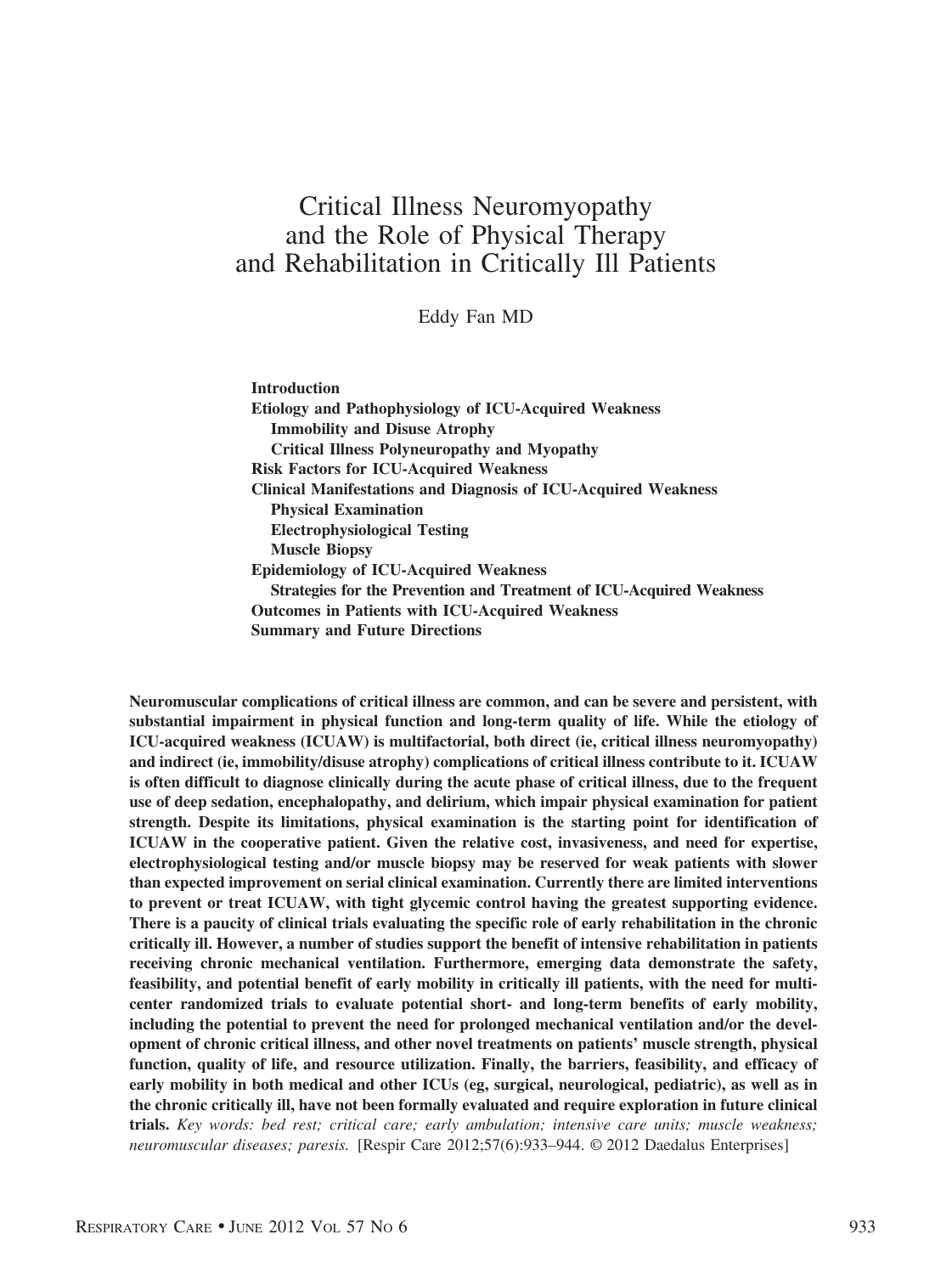### **Introduction**

Over recent decades, decreasing mortality from critical illness has led to an increasing number of ICU survivors.<sup>1,2</sup> Understanding the post-ICU morbidity experienced by these survivors has become increasingly important. In particular, neuromuscular abnormalities during critical illness are common, with a median prevalence of 57% (range 9 – 87%).3 In both patients with chronic critical illness and survivors of severe critical illness, neuromuscular weakness may be substantial and persistent, resulting in important decrements in physical function and quality of life. $4-7$ 

The etiology of neuromuscular weakness in critically ill patients is multifactorial.8 Some ICU patients have premorbid weakness associated with other chronic disease. However, there is growing recognition that both critical illness and its associated treatments lead to muscle and nerve injury. Disuse atrophy from prolonged immobility and specific conditions, such as critical illness polyneuropathy (CIP) and critical illness myopathy (CIM), contribute to ICU-acquired weakness (ICUAW). No specific treatment exists for ICUAW. Understanding its etiology, pathophysiology, and risk factors may be important for prevention. This review addresses these issues and provides an approach to the diagnosis and management of ICUAW.

# **Etiology and Pathophysiology of ICU-Acquired Weakness**

### **Immobility and Disuse Atrophy**

Prolonged immobility from bed rest is common in many ICUs and may contribute to ICUAW.9,10 Immobility leads to decreased muscle protein synthesis, increased muscle catabolism, and decreased muscle mass, especially in the lower extremities.<sup>11,12</sup> These changes manifest as reduced cross-sectional muscle area and decreased contractile strength. Moreover, there is a general shift from slow twitch (type I) to fast twitch (type II) muscle fibers, lead-

DOI: 10.4187/respcare.01634

ing to reduced muscle endurance.13 Experiments in healthy volunteers reveal that muscle atrophy begins within hours of immobility,<sup>14</sup> resulting in a 4–5% loss of muscle strength for each week of bed rest.15 The interaction of critical illness with immobility may lead to even greater muscle loss.16 In a prospective study of 109 ARDS survivors, patients lost 18% of their baseline body weight by ICU discharge.6 Age may also be an important factor, as more elderly sarcopenic patients are admitted to the ICU, and begin with a lower muscle mass at baseline.17 Furthermore, muscle quality declines with aging, resulting in increased intramuscular fat, with associated decreased muscle thickness and cross-sectional area.18 Short-term immobility also impairs microvascular function and induces insulin resistance,<sup>19</sup> which may contribute to neuromuscular injury in the critically ill. Finally, immobility increases production of pro-inflammatory cytokines and reactive oxygen species, resulting in further muscle proteolysis, with a net loss of muscle protein and subsequent muscle weakness.20

#### **Critical Illness Polyneuropathy and Myopathy**

First described in 1984 in association with sepsis, CIP is a diffuse and symmetric sensorimotor axonal neuropathy.21 The mechanism of axonal degeneration may be multifactorial, including: impaired oxygen and nutrient delivery from microcirculatory dysfunction in peripheral nerves, due to sepsis and/or hyperglycemia, and increased endoneuronal edema, due to cytokine-induced changes in microvascular permeability; and neuronal bioenergetic failure from mitochondrial dysfunction, due to increased uptake of glucose and subsequent reactive oxygen species generation.22,23 Furthermore, cytokines may exert direct toxic effects on peripheral nerves, and there may be a humoral neurotoxic factor involved in the pathogenesis of CIP.24

CIM represents a spectrum of ICU-acquired muscle pathology involving metabolic, inflammatory, and bioenergetic muscle derangements. Decreased oxygen and nutrient delivery to muscles, upregulation of protein catabolism by pro-inflammatory cytokines, decreased expression of myofibrillar repair genes, and an imbalance in anabolic and catabolic hormones contribute to CIM.22,23 Functional inactivation of the remaining muscle may occur due to membrane inexcitability from acquired ionchannel dysfunction and excitation-contraction decoupling, due to impaired calcium release within muscle fibers.25

CIP and CIM often coexist, commonly referred to collectively as critical illness neuromyopathy (CINM). Muscle that is functionally denervated (from CIP) and directly injured (from CIM) may have increased susceptibility to additional insults and injury (eg, corticosteroid-induced myopathy).26 Furthermore, weakness from CINM may be enhanced by immobility.<sup>27</sup>

Dr Fan is affiliated with the Interdepartmental Division of Critical Care Medicine, University of Toronto, Toronto, Ontario, Canada.

Dr Fan presented a version of this paper at the 49th RESPIRATORY CARE Journal Conference, "The Chronically Critically Ill Patient," held September 9–10, 2011, in St Petersburg, Florida.

Dr Fan was supported by a Fellowship Award from the Canadian Institutes of Health Research. Dr Fan has disclosed no conflicts of interest.

Correspondence: Eddy Fan MD, Mount Sinai Hospital, 600 University Avenue, Room 18-232, Toronto, Ontario M5G 1X5 Canada. E-mail: efan@mtsinai.on.ca.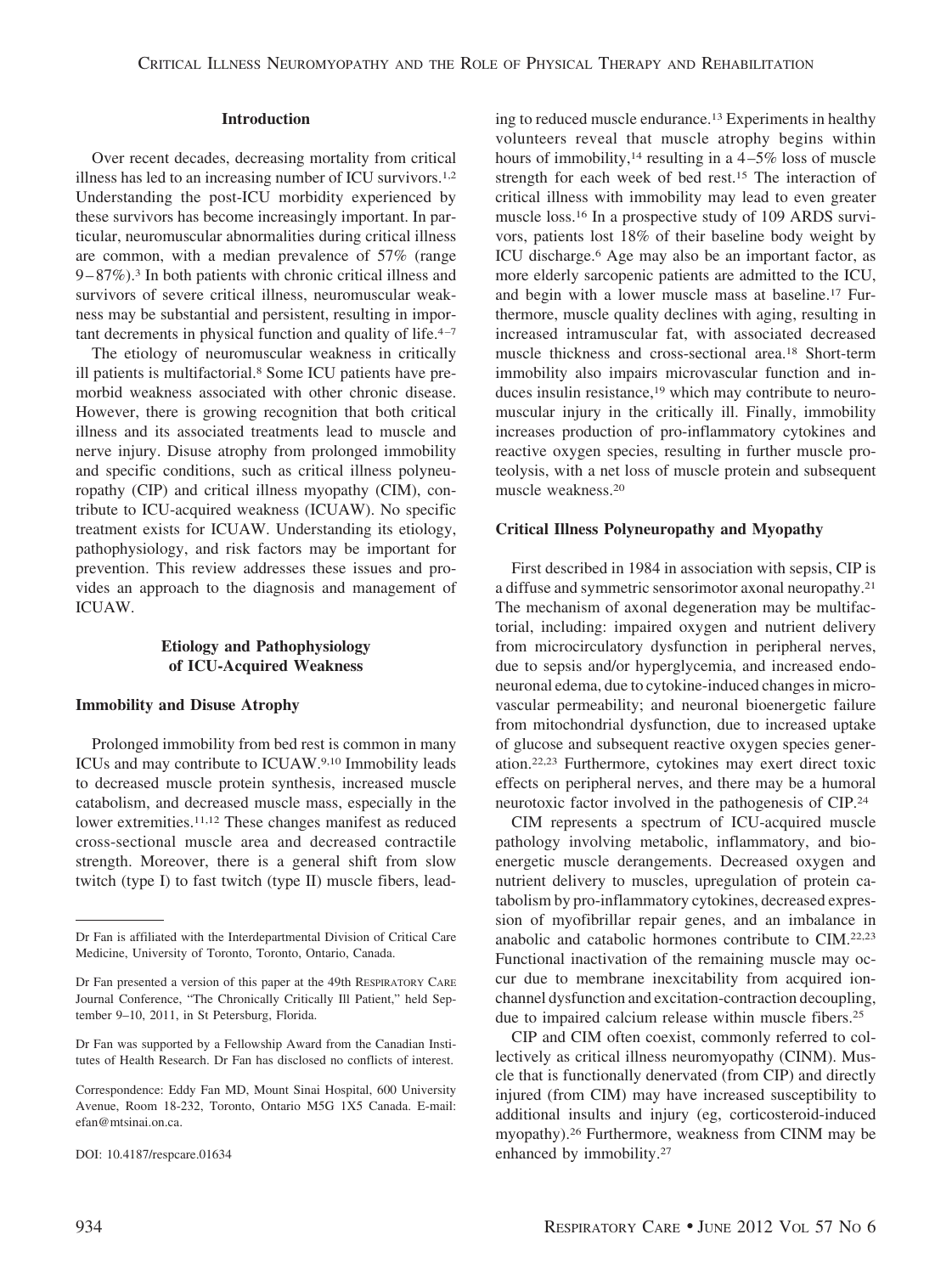In addition to the effects of critical illness on skeletal muscle, diaphragmatic involvement may occur, with atrophy and reduced muscle force.28 In a study of brain-dead organ donors (with effective functional denervation), even short-term diaphragmatic inactivity with controlled mechanical ventilation may result in marked diaphragmatic atrophy.29 We hypothesize that this "2-hit" combination of immobilization and the early development of subclinical CINM may contribute to rapid muscle atrophy.30

## **Risk Factors for ICU-Acquired Weakness**

Although there are a number of commonly cited risk factors for ICUAW (Table 1), many lack consistent support from methodologically rigorous clinical studies.<sup>3,40</sup> Furthermore, heterogeneous patient populations and the lack of an accepted taxonomy for ICUAW make comparisons across studies difficult.3,41

There are limited and conflicting data regarding the association between patient demographics and severity of illness with ICUAW.3,40 Hyperglycemia is the most consistently identified risk factor for ICUAW.3,40 Subgroup analyses from 2 large, single-center, randomized trials<sup>31,39</sup> demonstrated a substantial decrease in ICUAW (relative risk  $0.65$ ,  $95\%$  CI  $0.55-0.78$ ) in patients receiving intensive insulin therapy for tight glycemic control who were mechanically ventilated for  $\geq$  7 days.<sup>40</sup> However, since ICUAW was not the primary outcome in either trial, conclusions from these subgroup analyses have important limitations.40

There is substantial controversy regarding the role of systemic corticosteroids in ICUAW. A prospective study reported that corticosteroids was the single largest risk factor for ICUAW (odds ratio [OR] 14.9, 95% CI 3.2– 69.8).4 However, a number of other studies, including systematic reviews, failed to demonstrate a consistent association between corticosteroids and ICUAW.3,31–39 Conversely, a recent study demonstrated decreased ICUAW in patients randomized to intensive insulin therapy who also received corticosteroids in the ICU (OR 0.91, 95% CI  $0.86 - 0.97$ .<sup>31</sup> Hyperglycemia may partially mediate the deleterious effects of corticosteroids on the neuromuscular system, such that the anti-inflammatory effects of corticosteroids may be protective against ICUAW when blood glucose is strictly controlled.31,34

Despite early reports of persistent weakness following prolonged administration of neuromuscular blockade, 6 prospective studies did not find a significant association with ICUAW.<sup>4,34-37,39</sup> A significant association reported in 2 other studies may have resulted from larger doses and a longer duration of neuromuscular blockade than occurs in current clinical practice.<sup>31,38</sup>

# **Clinical Manifestations and Diagnosis of ICU-Acquired Weakness**

ICUAW is often difficult to diagnose clinically during the acute phase of critical illness, due to the frequent use of deep sedation, encephalopathy, and delirium, which impair physical examination for patient strength.42 Consequently, ICUAW is typically recognized during recovery from critical illness when there is either prolonged or failed weaning from mechanical ventilation or profound weakness or quadriplegia in an awake patient.43

## **Physical Examination**

Physical examination of muscle strength is commonly conducted using the Medical Research Council (MRC) scale (range:  $0 =$  no muscle contraction, to  $5 =$  normal strength).<sup>44</sup> Such physical examination can be challenging because it requires patient effort and cooperation, which may be limited by sedation, delirium, or coma.45 As a measure of overall muscle strength, a composite MRC score from examination of 3 muscle groups in each limb is commonly used. This composite MRC score has excellent inter-rater reliability within specific non-ICU patient populations, as well as in survivors of critical illness.<sup>45-47</sup> Clinically important muscle weakness has been arbitrarily defined as a composite MRC score  $\leq 80\%$  of normal (eg, a score  $\leq$  48 out of a maximum of 60 based on examination of 3 muscle groups in each limb).4,46,48 Typically, symmetric weakness is observed in all limbs, ranging from mild paresis to frank quadriplegia. In non-cooperative patients with ICUAW, noxious stimuli applied to each extremity may elicit facial grimacing with limited or absent patient withdrawal, reflecting the typical pattern of peripheral weakness with relative sparing of facial muscles.

Similar to the motor examination, the sensory examination is frequently limited by sedation, delirium, and/or peripheral edema. Deep tendon reflexes may be diminished or absent in CINM, but normal reflexes do not rule out ICUAW. Hyper-reflexia or associated spasticity suggests an alternative diagnosis (eg, central nervous system etiology), and further investigations (eg, brain and spinal cord imaging) should be considered.

# **Electrophysiological Testing**

Given the limitations of physical examination, electrophysiological testing (ie, motor/sensory nerve conduction studies and needle electromyography) may be used in the diagnostic workup for ICUAW. In patients with CIP, nerve conduction studies often reveal a mixed sensorimotor axonopathy (ie, reduced compound muscle action potential and sensory nerve action potential amplitudes) with relative preservation of the nerve conduction veloc-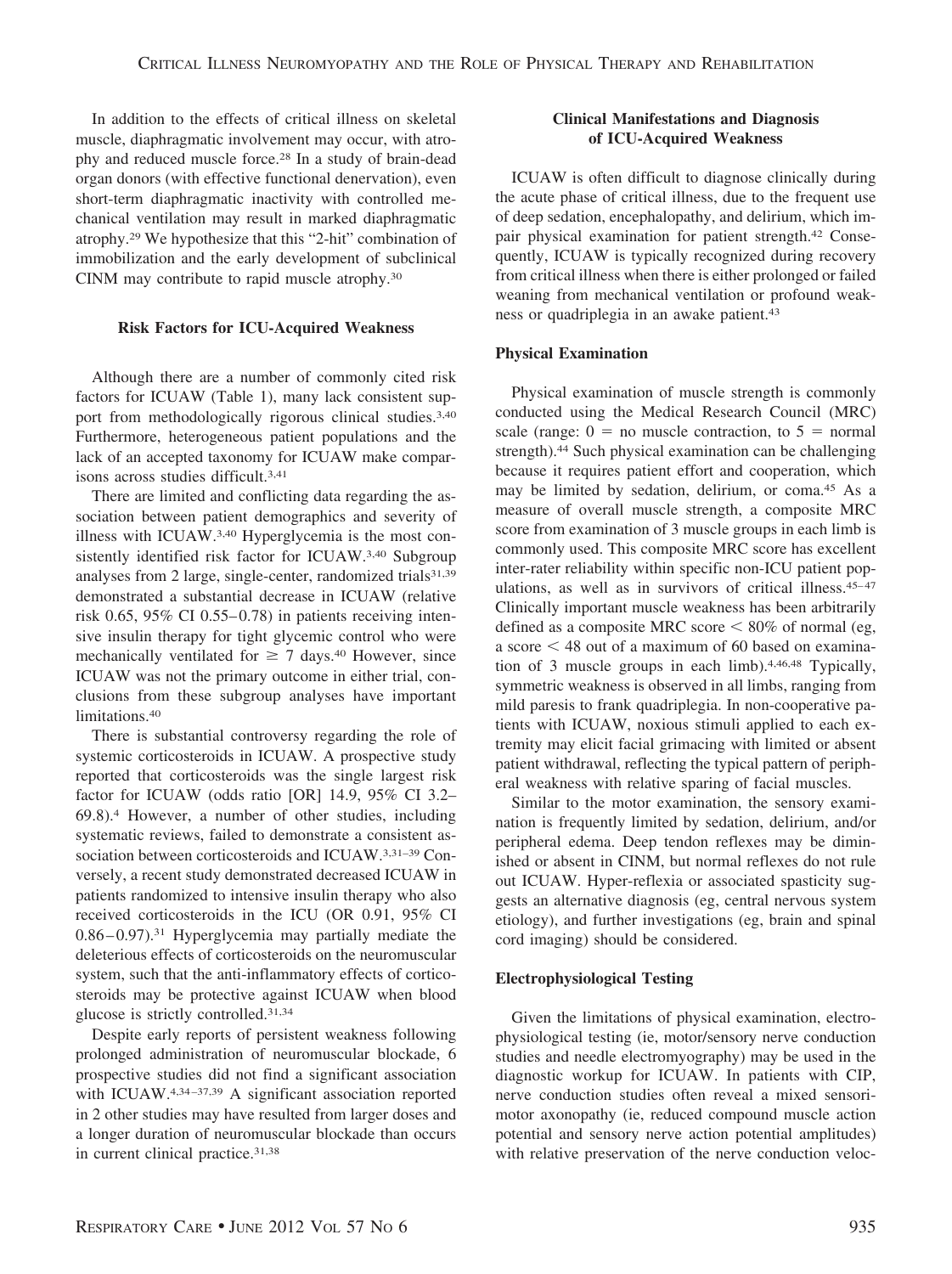| Table 1. |  | Risk Factors for ICU-Acquired Weakness |  |
|----------|--|----------------------------------------|--|
|----------|--|----------------------------------------|--|

| Risk Factor            | Study Design*                      | N         | Definition of ICUAW                                      | Evidence of Association                                                                                                                       |
|------------------------|------------------------------------|-----------|----------------------------------------------------------|-----------------------------------------------------------------------------------------------------------------------------------------------|
| <b>Patient Factors</b> |                                    |           |                                                          |                                                                                                                                               |
| Age                    | Prospective<br>Secondary analysis* | 95<br>420 | Clinical<br>Electrophysiological testing                 | No association between age and ICUAW <sup>4</sup><br>Older age negatively associated (OR 0.98,                                                |
|                        |                                    |           |                                                          | 95% CI 0.96–0.99 per year) with ICUAW <sup>31</sup>                                                                                           |
|                        | Retrospective                      | 50        | Clinical                                                 | Older age significantly associated with ICUAW<br>$(P=.01)^{32}$                                                                               |
|                        | Secondary analysis                 | 128       | Clinical                                                 | No association between age and ICUAW <sup>33</sup>                                                                                            |
| Sex                    | Prospective                        | 95        | Clinical                                                 | Female sex significantly associated (OR 4.7,<br>95% CI 1.2-18.3) with ICUAW <sup>4</sup>                                                      |
|                        | Secondary analysis                 | 420       | Electrophysiological testing                             | No association between sex and ICUAW <sup>31</sup>                                                                                            |
|                        | Prospective                        | 474       | Clinical                                                 | No association between sex and ICUAW <sup>34</sup>                                                                                            |
|                        | Secondary analysis                 | 128       | Clinical                                                 | No association between sex and ICUAW <sup>33</sup>                                                                                            |
| Severity of illness    | Prospective                        | 95        | Clinical                                                 | No association between admission SAPS II<br>score and ICUAW <sup>4</sup>                                                                      |
|                        | Secondary analysis                 | 420       | Electrophysiological testing                             | No association between admission APACHE II<br>score or maximal daily SOFA score and<br>ICUAW <sup>31</sup>                                    |
|                        | Prospective                        | 61        | Clinical, electrophysiological testing                   | Admission SOFA score significantly associated<br>(OR 1.15, 95% CI 1.02–1.36) with<br>ICUAW <sup>35</sup>                                      |
|                        | Prospective                        | 98        | Clinical, electrophysiological testing                   | Admission APACHE III score significantly<br>associated ( $P < .05$ ) with ICUAW in<br>multivariable analysis <sup>36</sup>                    |
|                        | Prospective                        | 474       | Clinical                                                 | Admission APACHE II score significantly<br>associated (OR 1.08, 95% CI 1.02-1.15)<br>with $ICUAW^{34}$                                        |
|                        | Prospective                        | 44        | Clinical, electrophysiological testing,<br>muscle biopsy | No association between APACHE II score and<br>ICUAW <sup>37</sup>                                                                             |
|                        | Retrospective                      | 50        | Clinical                                                 | No association between SAPS-2 or SOFA<br>score and ICUAW <sup>32</sup>                                                                        |
|                        | Prospective                        | 73        | Electrophysiological testing                             | No association between APACHE II score and<br>ICUAW <sup>38</sup>                                                                             |
| <b>ICU</b> Exposures   |                                    |           |                                                          |                                                                                                                                               |
| Blood glucose          | Prospective                        | 95        | Clinical                                                 | No association between daily blood glucose<br>level and ICUAW <sup>4</sup>                                                                    |
|                        | Secondary analysis                 | 405       | Electrophysiological testing                             | Hyperglycemia significantly associated<br>(OR 1.26, 95% CI 1.09-1.46 per mmol<br>blood glucose) with ICUAW <sup>39</sup>                      |
|                        | Secondary analysis                 | 420       | Electrophysiological testing                             | Tight glycemic control significantly reduced<br>the incidence of ICUAW (51% vs 39%,<br>$P = .02)^{31}$                                        |
|                        | Prospective                        | 474       | Clinical                                                 | Hyperglycemia significantly associated<br>(OR 2.86, 95% CI 1.30-6.30) with<br>ICUAW <sup>37</sup>                                             |
|                        | Retrospective                      | 50        | Clinical                                                 | Highest daily glucose level significantly<br>associated ( $P < .001$ ) with ICUAW <sup>32</sup>                                               |
| Corticosteroids        | Prospective                        | 95        | Clinical                                                 | Corticosteroids significantly associated<br>(OR 14.9, 95% CI 3.2-69.8) with ICUAW <sup>4</sup>                                                |
|                        | Secondary analysis                 | 405       | Electrophysiological testing                             | No association between corticosteroids and<br>$ICUAW^{39}$                                                                                    |
|                        | Secondary analysis                 | 420       | Electrophysiological testing                             | Corticosteroids negatively associated (OR 0.91,<br>95% CI 0.86-0.97) with ICUAW in patients<br>receiving tight glycemic control <sup>31</sup> |
|                        | Prospective                        | 61        | Clinical, electrophysiological testing                   | No association between corticosteroids and<br>ICUAW <sup>35</sup>                                                                             |
|                        | Prospective                        | 98        | Clinical, electrophysiological testing                   | No association between corticosteroids and<br>ICUAW <sup>36</sup>                                                                             |
|                        |                                    |           |                                                          | (continued)                                                                                                                                   |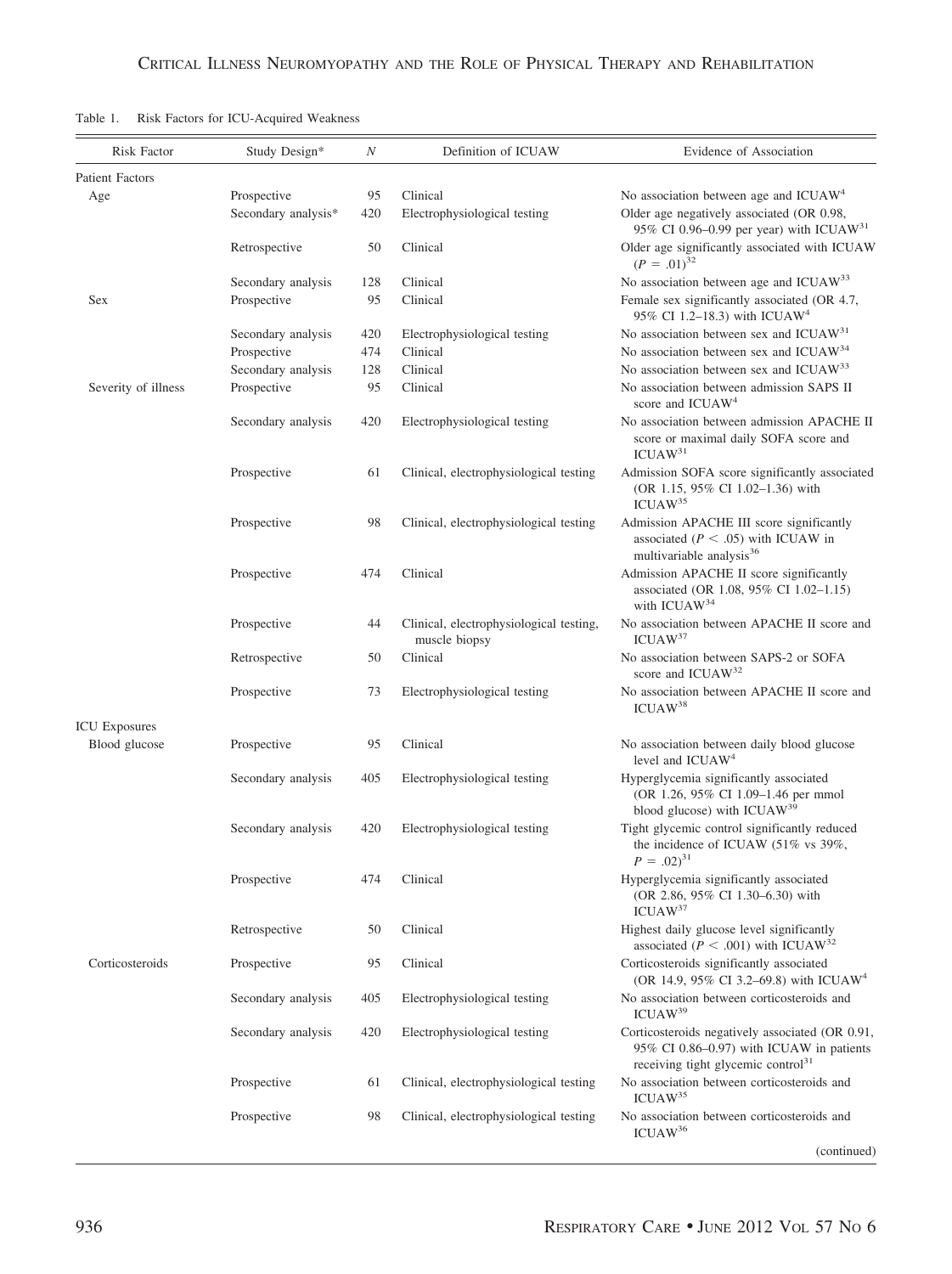Table 1. Risk Factors for ICU-Acquired Weakness (continued)

| <b>Risk Factor</b>                                     | Study Design*      | N   | Definition of ICUAW                                      | Evidence of Association                                                                                                               |
|--------------------------------------------------------|--------------------|-----|----------------------------------------------------------|---------------------------------------------------------------------------------------------------------------------------------------|
|                                                        | Prospective        | 474 | Clinical                                                 | No association between corticosteroids and<br>ICUAW <sup>34</sup>                                                                     |
|                                                        | Prospective        | 44  | Clinical, electrophysiological testing,<br>muscle biopsy | No association between corticosteroids and<br>$ICUAW^{38}$                                                                            |
|                                                        | Retrospective      | 50  | Clinical                                                 | No association between corticosteroids and<br>ICUAW <sup>39</sup>                                                                     |
|                                                        | Prospective        | 73  | Electrophysiological testing                             | No association between corticosteroids and<br>$ICUAW^{40}$                                                                            |
|                                                        | Secondary analysis | 128 | Clinical                                                 | No association between corticosteroids and<br>ICUAW <sup>41</sup>                                                                     |
| <b>NMBA</b>                                            | Prospective        | 95  | Clinical                                                 | No association between NMBA and ICUAW <sup>4</sup>                                                                                    |
|                                                        | Secondary analysis | 405 | Electrophysiological testing                             | No association between NMBA and ICUAW <sup>33</sup>                                                                                   |
|                                                        | Secondary analysis | 420 | Electrophysiological testing                             | Prolonged NMBA significantly associated<br>(OR 2.01, 95% CI 1.10-3.99) with<br>ICUAW <sup>34</sup>                                    |
|                                                        | Prospective        | 61  | Clinical, electrophysiological testing                   | No association between NMBA and ICUAW <sup>35</sup>                                                                                   |
|                                                        | Prospective        | 98  | Clinical, electrophysiological testing                   | No association between NMBA and ICUAW <sup>36</sup>                                                                                   |
|                                                        | Prospective        | 474 | Clinical                                                 | No association between NMBA and ICUAW <sup>34</sup>                                                                                   |
|                                                        | Prospective        | 44  | Clinical, electrophysiological testing,<br>muscle biopsy | No association between NMBA and ICUAW <sup>37</sup>                                                                                   |
|                                                        | Prospective        | 73  | Electrophysiological testing                             | NMBA use significantly associated (OR 16.32,<br>95% CI 1.34-199) with ICUAW <sup>38</sup>                                             |
| Aminoglycosides                                        | Prospective        | 95  | Clinical                                                 | No association between aminoglycosides and<br>ICUAW <sup>4</sup>                                                                      |
|                                                        | Prospective        | 474 | Clinical                                                 | Aminoglycosides significantly associated<br>(OR 4.06, 95% CI 1.83-9.00) with<br>$ICUAW^{34}$                                          |
| Sepsis/SIRS                                            | Prospective        | 61  | Clinical, electrophysiological testing                   | Duration of SIRS during the first week of ICU<br>admission significantly (OR 1.05, 95% CI<br>1.01–1.15) associated with ICUA $W^{35}$ |
|                                                        | Prospective        | 98  | Clinical, electrophysiological testing                   | Presence of SIRS significantly associated $(P)$<br>$<$ .05) with ICUAW in multivariate<br>analysis <sup>36</sup>                      |
|                                                        | Prospective        | 44  | Clinical, electrophysiological testing,<br>muscle biopsy | No association between presence of sepsis and<br>ICUAW <sup>37</sup>                                                                  |
| Total parenteral<br>nutrition                          | Prospective        | 474 | Clinical                                                 | Total parenteral nutrition not associated with<br>$ICUAW^{34}$                                                                        |
|                                                        | Prospective        | 73  | Electrophysiological testing                             | Total parenteral nutrition significantly<br>associated (OR 5.11, 95% CI 1.14-22.88)<br>with ICUAW <sup>38</sup>                       |
| * Secondary analysis of a randomized controlled trial. |                    |     |                                                          |                                                                                                                                       |

ICUAW = ICU-acquired weakness

SOFA = Sequential Organ Failure Assessment

 $NMBA =$  neuromuscular blocking agent

 $SIRS = systematic inflammatory response syndrome$ 

ity.22 These electrophysiologic changes can be detected as early as 24 – 48 hours following the onset of critical illness, and often precede clinical findings in these patients.49 Despite their potential utility in sedated or comatose patients, certain technical factors, including local edema and limb temperature, can interfere with nerve conduction studies testing.50

In patients with CIM, prolongation of compound muscle action potential duration suggests the presence of a myopathic process (ie, not due to muscle denervation).50 Direct muscle stimulation may yield reduced or absent responses in CIM, but normal responses in CIP. On needle electromyography, CIM will manifest as short duration, low amplitude motor unit action potentials, with early recruitment

 $OR = odds ratio$ 

SAPS = Simplified Acute Physiology Score

 $APACLE = Acute Physics$  and Chronic Health Evaluation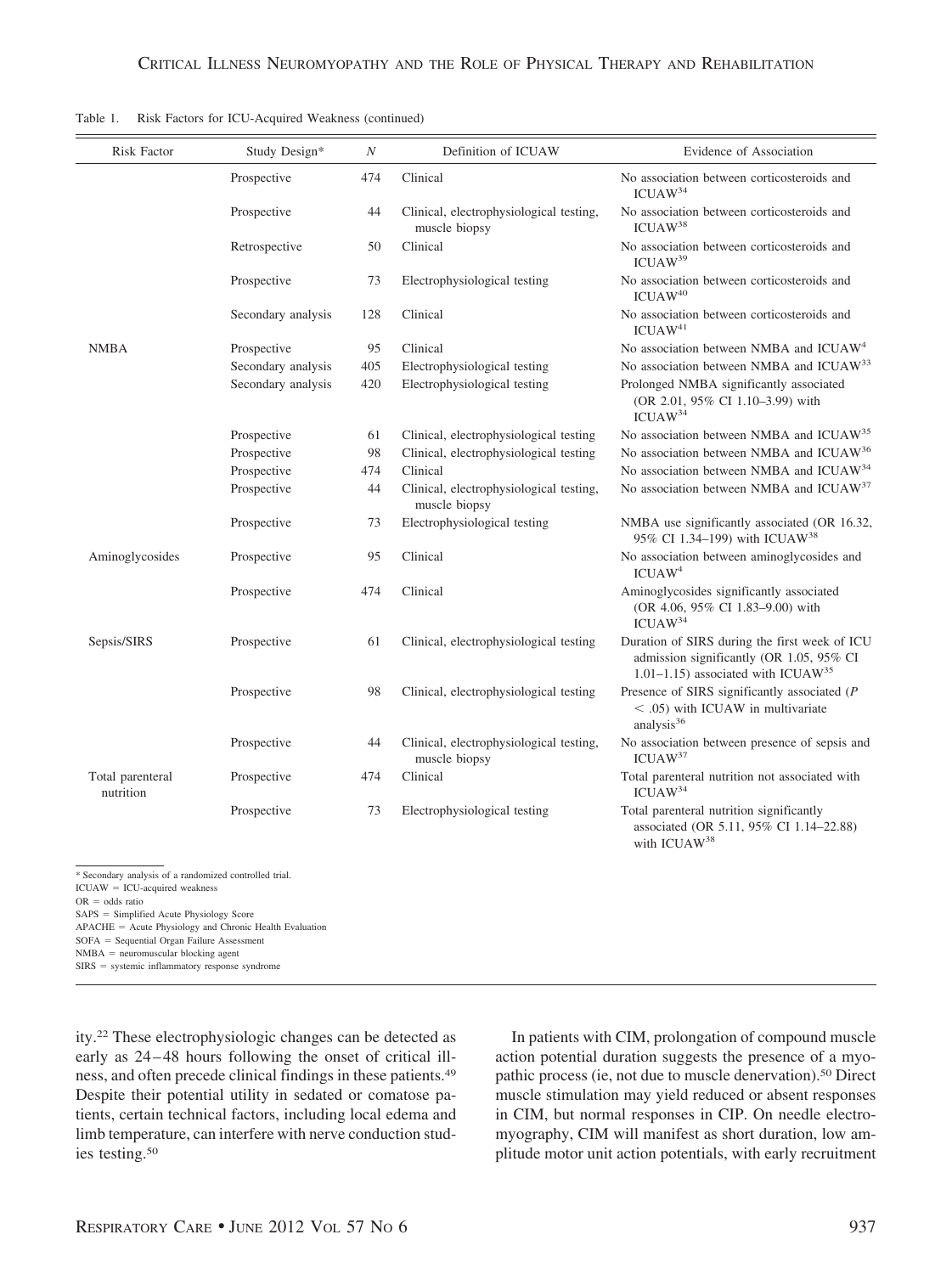|                                        | Disuse Atrophy*                                                                               | Critical Illness Myopathy*                                                                            | Critical Illness Polyneuropathy*                                                               |
|----------------------------------------|-----------------------------------------------------------------------------------------------|-------------------------------------------------------------------------------------------------------|------------------------------------------------------------------------------------------------|
| Physical Examination                   | Sensory deficits: none<br>Strength: normal or decreased, but<br>markedly diminished endurance | Sensory deficits: none<br>Strength: $proximal > distal$<br>muscle weakness                            | Sensory deficits: distal<br>Strength: $distal > proximal$<br>muscle weakness                   |
|                                        | Deep-tendon reflexes: preserved or<br>depressed                                               | Deep-tendon reflexes: preserved<br>or depressed                                                       | Deep-tendon reflexes: preserved<br>or depressed                                                |
| Electrophysiology Studies<br>(EMG/NCS) | Typically normal<br>CMAP amplitude may be                                                     | CMAP amplitude decreased with<br>preserved SNAP                                                       | CMAP and SNAP amplitudes<br>decreased                                                          |
|                                        | modestly decreased with<br>preserved SNAP                                                     | Short duration, low amplitude<br>MUAP with early recruitment<br>of MUAPs on volitional<br>contraction | Conduction velocity normal<br>MUAP normal                                                      |
|                                        | Polyphasic MUAP<br>Absence of spontaneous EMG                                                 |                                                                                                       | Direct muscle stimulation may<br>yield normal responses                                        |
|                                        | activity                                                                                      | Direct muscle stimulation may<br>yield reduced or absent<br>responses                                 | Abnormal spontaneous EMG<br>activity may be present                                            |
|                                        |                                                                                               | Abnormal spontaneous EMG<br>activity may be present                                                   |                                                                                                |
| Histopathology                         | Shift in muscle fibers from slow<br>twitch (type I) to fast twitch<br>(type II)               | Thick filament (myosin) loss with<br>preferential atrophy of type II<br>muscle fibers                 | Primary axonal degeneration of<br>both motor and sensory nerve<br>fibers, most severe distally |
|                                        | Reduced size of muscle fiber<br>Little or no inflammatory infiltrate                          | Necrosis and regeneration of<br>muscle fibers possible<br>Inflammatory infiltrate possible            |                                                                                                |

Table 2. Clinical, Electrophysiological, and Histological Features of ICU-Acquired Weakness

\* Since these causes of muscle weakness frequently coexist, their findings may coincide in individual patients.

 $EMG =$  electromyography

 $NCS$  = nerve conduction studies

 $CMAP =$  compound muscle action potential measured using NCS

 $SNAP =$  sensory nerve action potential measured using NCS

MUAP = motor unit action potential measured using EMG

on volitional contraction. Furthermore, non-specific abnormal spontaneous activity, including fibrillation potentials and positive sharp waves, may be present in CIM and CIP.50

# **Muscle Biopsy**

Definitive diagnosis of an underlying myopathy requires histologic confirmation with a muscle biopsy. Histopathologic findings consistent with CIM include muscle fiber atrophy, occasional fiber necrosis and regeneration, and selective thick filament (myosin) loss.<sup>50</sup>

Given that CIP and CIM frequently coexist, it may be difficult to differentiate between these conditions, even using available clinical, electrophysiological, and histological data (Table 2). There are limited and conflicting data regarding prognostic differences between CIP and CIM.48,51 However, prognosis may be correlated with the degree of neuronal involvement and severity of ICUAW. Patients who have a predominantly myopathic process may have a more favorable outcome than those with CIP and profound weakness.50 A recent study demonstrated that patients with isolated CIM more frequently had electrophysiological signs of recovery as well as less severe weakness, as compared to patients with CINM.52

Despite its limitations, physical examination is the starting point for identification of ICUAW in the cooperative patient (Table 3). Given the relative cost, invasiveness, and need for specialist physicians and technicians, electrophysiological testing and/or muscle biopsy may be reserved for weak patients with slower than expected improvement on serial clinical examination.

# **Epidemiology of ICU-Acquired Weakness**

The reported incidence of ICUAW varies according to how the syndrome is defined, the diagnostic modalities used, and the specific population studied. A key issue in determining the incidence of ICUAW is the difficulty in ascertaining the development of neuromuscular weakness while in the ICU, as opposed to weakness due to a preexisting condition (eg, myasthenia gravis) and/or specific etiology (eg, a new cerebrovascular accident). ICUAW may be underrecognized in general critically ill populations,53 but is prevalent in the chronic critically ill and/or patients requiring prolonged mechanical ventilation (PMV). In a prospective cohort of 95 patients ventilated for at least 7 days, the incidence of ICUAW detected by clinical examination was 25%.4 In prospective studies using electrophysiological testing for the diagnosis of ICUAW,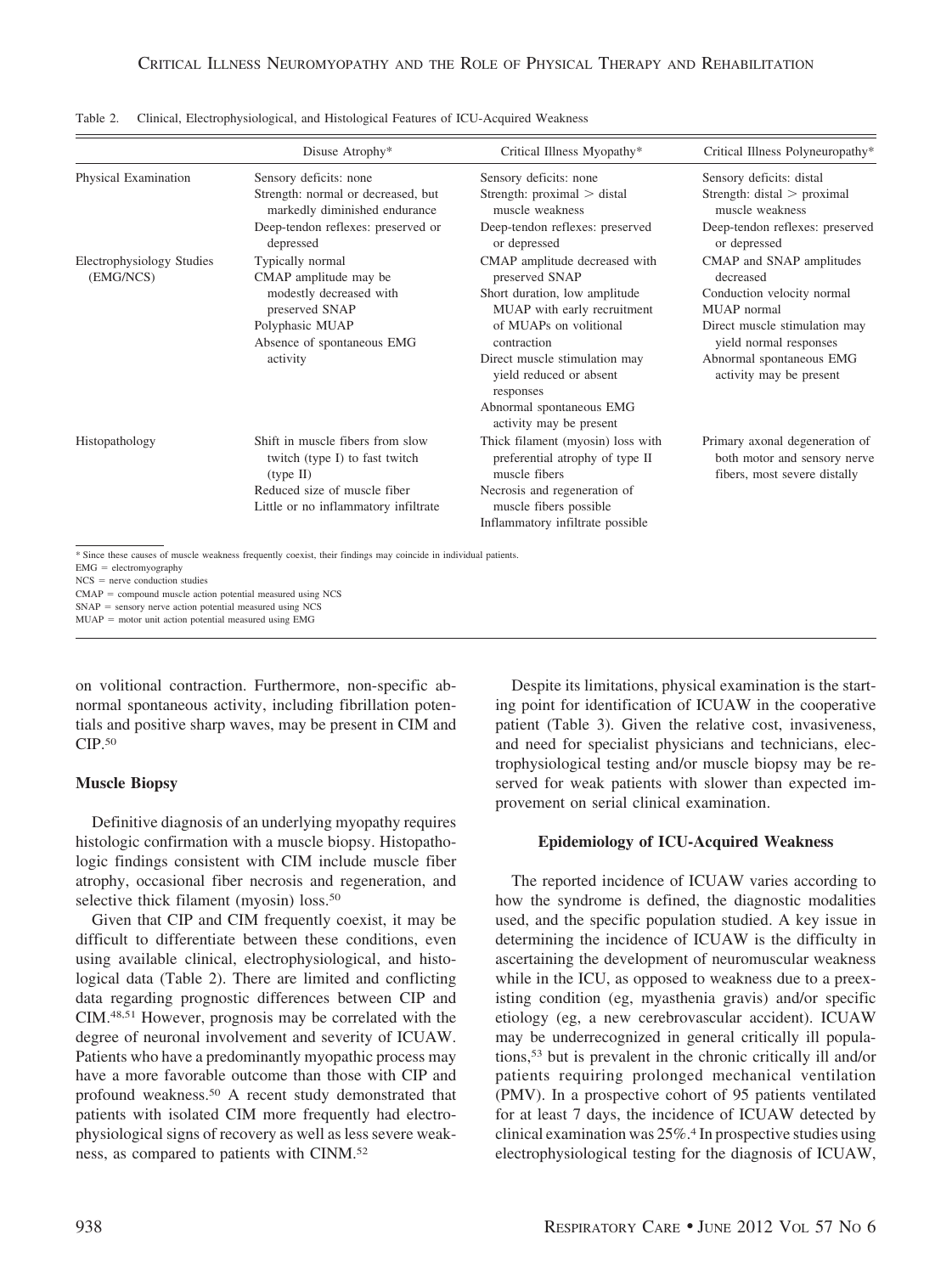| Table 3. |  |  | Diagnostic Approach to ICU-Acquired Weakness |  |
|----------|--|--|----------------------------------------------|--|
|----------|--|--|----------------------------------------------|--|

|                                                        | Onset of Critical Illness/ $\rightarrow$<br><b>ICU</b> Admission                                                                               | Patient Awakening                                                                                                                          | Resolution of Non-<br>$\rightarrow$<br>$\rightarrow$<br>Neuromuscular Organ Failure                                                  | <b>ICU</b> Discharge                                                                                                                                                                        |
|--------------------------------------------------------|------------------------------------------------------------------------------------------------------------------------------------------------|--------------------------------------------------------------------------------------------------------------------------------------------|--------------------------------------------------------------------------------------------------------------------------------------|---------------------------------------------------------------------------------------------------------------------------------------------------------------------------------------------|
| Diagnostic question                                    | Are there pre-morbid or<br>other causes of<br>weakness present?                                                                                | Is the patient sedated and/<br>or delirious?                                                                                               | Is there peripheral muscle weakness<br>and/or failure to wean from<br>mechanical ventilation?                                        | Is there severe and<br>persistent muscle<br>weakness and/or<br>failure to wean<br>from mechanical<br>ventilation?                                                                           |
| Diagnostic considerations Consider pre-morbid          | weakness due to<br>chronic diseases (eg,<br>COPD) and/or non-<br>ICU acquired causes<br>of weakness (eg,<br>stroke, demyelinating<br>diseases) | Minimize heavy sedation<br>using goal-directed<br>sedation and/or daily<br>interruption to allow<br>for serial neurological<br>examination | Diffuse, symmetrical muscle<br>weakness with preserved/depressed<br>deep tendon reflexes is consistent<br>with ICU-acquired weakness | Patients with severe<br>and non-resolving<br>weakness may warrant<br>further testing and/or<br>specialist consultation                                                                      |
| Investigations<br>(From Reference 8, with permission.) | Obtain history of pre-<br>morbid physical<br>function and rule out<br>non-ICU acquired<br>causes of weakness                                   | Serial evaluations of<br>sedation and delirium<br>status                                                                                   | Serial neurological examination                                                                                                      | Consider consultation<br>with a neurologist and/<br>or physiatrist,<br>and electromyography/<br>nerve conduction study,<br>muscle enzymes (eg,<br>creatine kinase), and/or<br>muscle biopsy |

the reported incidence among patients ventilated for at least 7 days rises to approximately 45–58%.34,54 ICUAW may develop in the majority of patients with sepsis.49,55,56 Taken together, neuromuscular abnormalities during critical illness are common, with a median prevalence, among studies included in a recent systematic review, of 57% (range 9-87%) in ICU patients with sepsis, multi-organ failure, or PMV.<sup>3</sup>

## **Strategies for the Prevention and Treatment of ICU-Acquired Weakness**

Currently, there are few rigorously evaluated interventions for the prevention and/or treatment of ICUAW.3,40 Minimizing patient exposure to corticosteroids and/or neuromuscular blocking agents, when possible, may be prudent until future studies can clarify the role of these agents in ICUAW. At present, the strongest evidence for prevention of ICUAW is tight glycemic control with intensive insulin therapy.31,39 However, the potential benefits of intensive insulin therapy should be carefully weighed against the possibility of serious hypoglycemia, and there continues to be uncertainty regarding the optimal blood glucose range in critically ill patients.57 Results from the recent multicenter Normoglycemia in Intensive Care Evaluation and Survival Using Glucose Algorithm Regulation (NICE-SUGAR) trial demonstrated no significant difference in

days of mechanical ventilation ( $P = .56$ ), ICU ( $P = .84$ ) or hospital stay  $(P = .86)$  between groups, suggesting potentially no clinically important effect of intensive insulin therapy in the prevention or attenuation of ICUAW.58 Finally, despite the lack of high quality evidence, maintenance of electrolyte homeostasis (eg, phosphate, magnesium) and adequate nutrition may be reasonable recommendations for minimizing weakness.43

A relatively new therapeutic option being evaluated for prevention and treatment of ICUAW is early rehabilitation and mobilization of patients in the ICU.9 Having critically ill patients alert and engaged in progressive rehabilitation (eg, passive range of motion, active range of motion/bed exercises, sitting at edge of bed, transfers) leading to mobilization, despite the use of life support therapies, may reduce muscle atrophy and lead to improved strength and physical function. Moreover, mobilization and exercise may decrease oxidative stress and inflammation,9,20 and prevent insulin resistance and microvascular dysfunction,<sup>19</sup> which may ameliorate ICUAW.

There is a paucity of clinical trials evaluating the specific role of early rehabilitation in the chronic critically ill. However, a number of studies have examined the role of rehabilitation in patients receiving chronic mechanical ventilation. In a case series of 16 ventilator-dependent patients referred to an in-patient pulmonary rehabilitation unit, a progressive 5 phase multidisciplinary (physical,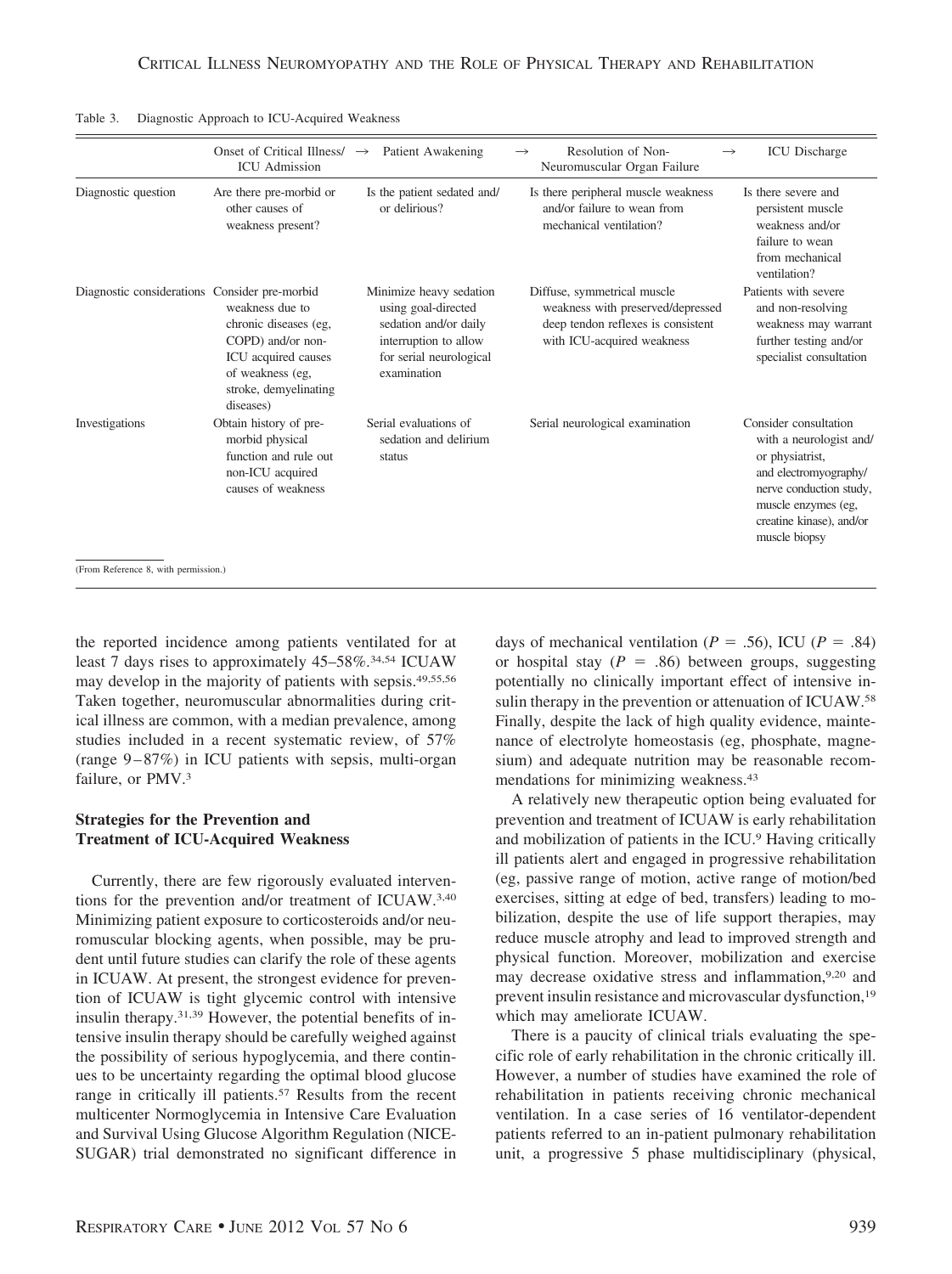occupational, and respiratory therapy) rehabilitation program resulted in most patients (63%) being independent with most or all of their activities of daily living at discharge.59 A retrospective study of 49 severely weak and bedridden, chronically ventilator-dependent patients (mean 18 d) referred to a tertiary care ventilator rehabilitation unit examined the effect of their progressive whole body rehabilitation program (5 d per week in an on-site gym) on patient functional outcomes.<sup>60</sup> At ventilator rehabilitation unit discharge, the patients had significantly improved upper and lower limb motor strength, as well as functional independence (as measured by the functional independence measurement score). All 49 patients were weaned from mechanical ventilation, although 3 patients subsequently required intermittent ventilatory support, could sit and stand, and the majority (40 patients) could ambulate at ventilator rehabilitation unit discharge. Importantly, there were no adverse events related to the rehabilitation program.

At present, there is a single report of a randomized controlled trial evaluating an early rehabilitation program in chronically ill patients admitted to a respiratory ICU (RICU).61 Patients with COPD following an episode of acute respiratory failure (with approximately 50% requiring invasive mechanical ventilation) were randomized to intensive pulmonary rehabilitation (60 patients) versus standard therapy (20 patients) after admission to a RICU. The pulmonary rehabilitation group initiated therapy within 24 hours of RICU admission, which consisted of twice daily, 30–45 min sessions focused on lower extremity and respiratory muscle training (using threshold device and breathing twice daily at target pressure of 50% of maximal inspiratory pressure), with a goal of progressing to ambulation. The standard therapy group had no specific lower extremity or respiratory muscle training early in their RICU admission. While there was no significant difference between groups in proportion regaining the ability to ambulate (87% vs 70%,  $P = .09$ ), the pulmonary rehabilitation group had significantly greater improvements in 6-min walk distance (100 m), maximal inspiratory pressure 16 cm  $H_2O$ , and dyspnea scores (45%) from their baseline status, as compared to the standard therapy group.

More recently, studies have demonstrated that early mobilization, including ambulation, of mechanically ventilated patients is safe and feasible, even when occurring immediately after physiological stabilization, within 24 – 72 hours of acute ICU admission.<sup>62-66</sup> Uncontrolled studies of early mobility have been associated with greater activity levels and functional outcomes, versus usual care, in which mobility is frequently delayed until after ICU discharge.64 A single-center, non-randomized controlled trial in 330 mechanically ventilated patients built on this earlier research demonstrating that a dedicated multidisciplinary mobility team (critical care nurse, nursing assistant, physical therapist), using a physical rehabilitation protocol, was associated with increased physical therapy and a shorter time for patients to be first out of bed (5.0 d vs 11.3 d,  $P < .001$  adjusted for body mass index, severity of illness, and vasopressor use).<sup>62</sup> Moreover, patients treated with the early mobility protocol experienced a decrease in ICU stay (5.5 d vs 6.9 d, adjusted  $P = .025$ ) and hospital stay (11.2 d vs 14.5 d, adjusted  $P = .006$ ) among survivors. In addition, there was a trend toward a decreased duration of mechanical ventilation (8.8 d vs 10.2 d, adjusted  $P = .16$ ) and reduced hospital mortality (12% vs 18%,  $P = .13$ ), without a significant increase in hospital costs, despite the added expense of the mobility team (mean cost per patient \$41,142 vs \$44,302,  $P = .26$ ). Temporal trends indicating improved ICU and hospital stay, and declining rates of tracheostomy (29% vs 5%) and failure to wean from mechanical ventilation (12% vs 3%), also have been reported at another center.<sup>66</sup>

Combining protocols for early mobility and sedation management may have synergistic benefits, as demonstrated in a prior trial that combined protocols for sedation and ventilator weaning.67 To that end, a recent randomized controlled trial evaluating the use of early rehabilitation in the ICU randomized 104 mechanically ventilated patients to either early exercise and mobilization combined with daily interruption of sedation or daily interruption of sedation alone.68 Patients in the therapy group had physical and occupational therapy initiated early, as compared to controls (median 1.5 d vs 7.4 d after intubation,  $P < .001$ ). Patients in the intervention group had shorter duration of delirium (median 2 d vs 4 d,  $P = .02$ ) and more ventilatorfree days (23.5 d vs 21.1 d,  $P = .05$ ). Serious adverse events were rare. A greater proportion of patients had a return to independent functional status at hospital discharge in the intervention group (59 vs  $35\%$ ,  $P = .02$ ). These encouraging results require further investigation in multicenter randomized trials.

Barriers to early mobility, both real (eg, oversedation) and perceived (eg, vasopressors, obesity), represent substantial challenges to translating this intervention into practice in many ICUs.<sup>69-72</sup> An important step in developing a successful early mobility program in the ICU requires a paradigm shift away from bed rest and heavy sedation, and toward a culture of prioritizing awake, spontaneously breathing patients and a focus on early rehabilitation.73 Creating a supportive ICU culture for early mobilization through interdisciplinary cooperation, coordination, and communication are integral to the successful and sustained implementation of this complex intervention.65,66,72 Local representation and champions from each relevant discipline (eg, critical care, physiatry, nursing, physical/occupational therapy, respiratory therapy) to create a vision and guiding coalition to prioritize early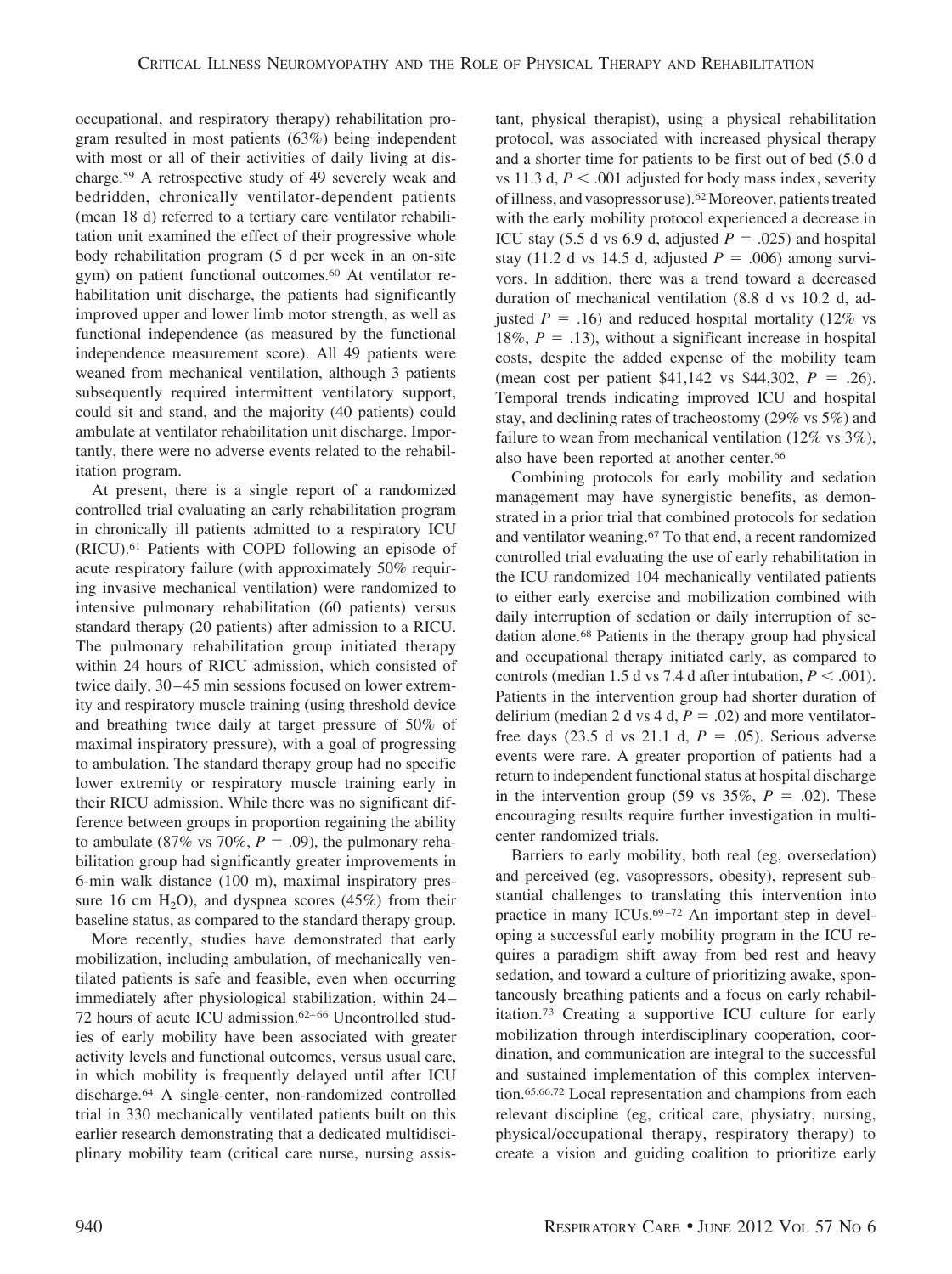rehabilitation and mobilization is key to transforming ICU culture.<sup>66</sup>

Coordination between members of the interdisciplinary team (bedside nurses, physical and respiratory therapists) is key in order to provide the most effective rehabilitation experience for mechanically ventilated patients. Mechanically ventilated patients may require increased  $F_{IO}$  and/or a change in ventilator mode (eg, from pressure support to pressure control or continuous mandatory ventilation) to facilitate tolerance of the planned activity. Given the amount of equipment (eg, portable monitor, oxygen tanks, infusion pumps, wheelchair) and personnel (eg, physical and respiratory therapist, nurse) required to ambulate mechanically ventilated patients, the use of portable ventilators may facilitate mobility sessions, particularly in space-limited settings.<sup>65</sup> Patients receiving supplemental oxygen at the onset of therapy may require the use of noninvasive ventilation to tolerate their sessions. Modifications to the patients' ventilator requirements can often be determined by careful monitoring of the patient's respiratory status during therapy, as well as from their tolerance of prior rehabilitation sessions.

Novel rehabilitation technology, such as neuromuscular electrical stimulation and cycle ergometry, may be useful adjunctive therapies within the context of an ICU early rehabilitation program.74 Neuromuscular electrical stimulation induces passive contraction of muscles through lowvoltage electrical impulses delivered through skin electrodes placed over target muscle groups (eg, quadriceps), and may be helpful in mitigating the development of muscle atrophy and weakness among high-risk critically ill patients.75,76 Bedside cycle ergometry can provide muscle strength training and range of motion exercises for ICU patients who are either awake (active cycling) or sedated (passive cycling), and may also preserve muscle strength and function.77 The role of these rehabilitation technologies in both the acute and chronic critically ill require confirmation in large, prospective clinical trials.

## **Outcomes in Patients with ICU-Acquired Weakness**

Prolonged weaning from mechanical ventilation is a common manifestation of ICUAW. A recent systematic review revealed that ICUAW was associated with PMV and ICU and hospital stay.3 In one study of 64 septic patients (34 with CIP), the presence of ICUAW was the only significant predictor of failure to wean from mechanical ventilation (OR 15.4, 95% CI 4.6 –52.3).78

Existing evidence is inconclusive regarding whether ICUAW is independently associated with increased hospital mortality.3,40,79 A recent study demonstrated that hospital non-survivors had a significantly higher rate of ICUAW (85% vs 58%,  $P = .02$ ) and that the presence of ICUAW at patient awakening was independently associated with higher ICU (OR 7.99, 95% CI 0.99 – 64.29) and hospital mortality (OR 2.02, 95% CI 1.03-8.03).<sup>80</sup> Furthermore, ICUAW was associated with hospital mortality in a dose-dependent manner (OR 1.03 per 1-point decrement in the MRC score, 95% CI 1.01–1.05). However, in survivors recovery from ICUAW is possible, with a majority (94%) of patients in one cohort demonstrating meaningful improvement of muscle strength at 9 months.<sup>4</sup> However, at hospital discharge, many patients with ICUAW require transfer to an in-patient rehabilitation facility in order to slowly progress toward their pre-morbid level of functioning.50,81 In a study of 128 ICU patients with acute lung injury, those with ICUAW returned home significantly later than patients without ICUAW (56 d vs 35 d,  $P = .005$ .<sup>41</sup>

In some patients, ICUAW may result in severe and prolonged weakness and impaired physical function and quality of life.4 –7,48,56,82 Patients may demonstrate both clinical and electrophysiological signs of ICUAW up to 12 months following hospital discharge, with some experiencing severe weakness and paralysis.48,56 During 1-year follow-up in a study of 109 ARDS survivors, all patients reported poor functional status following ICU discharge, which was attributed to muscle loss, weakness, and fatigue.6 Moreover, these persistent impairments contributed to the inability to return to work in more than half of these patients.6 Finally, these limitations in physical function may contribute to the decrements in health-related quality of life reported in these patients at up to 5 years from ICU discharge.6,7,81

## **Summary and Future Directions**

Neuromuscular complications of critical illness are common, and can be severe and persistent, with substantial impairment in long-term quality of life. While the etiology of ICUAW is multifactorial, both direct (ie, CIP/CIM) and indirect (ie, immobility/disuse atrophy) complications of critical illness contribute to it. Importantly, a commonly accepted set of definitions, diagnostic criteria, and taxonomy for ICUAW and its related syndromes is required to help move both the clinical and research fields forward. Future studies are needed to elucidate the mechanisms by which immobility and other aspects of critical illness lead to neuromuscular dysfunction and injury. In addition, longitudinal studies examining the natural history of ICUAW in ICU survivors and the chronic critically ill are needed, as well as a deeper understanding of the associations between the ICUAW, physical function, and quality of life in these patients.

Currently, there are limited interventions to prevent or treat ICUAW, with tight glycemic control having the greatest supporting evidence. Emerging data demonstrate the safety, feasibility, and potential benefit of early mobility in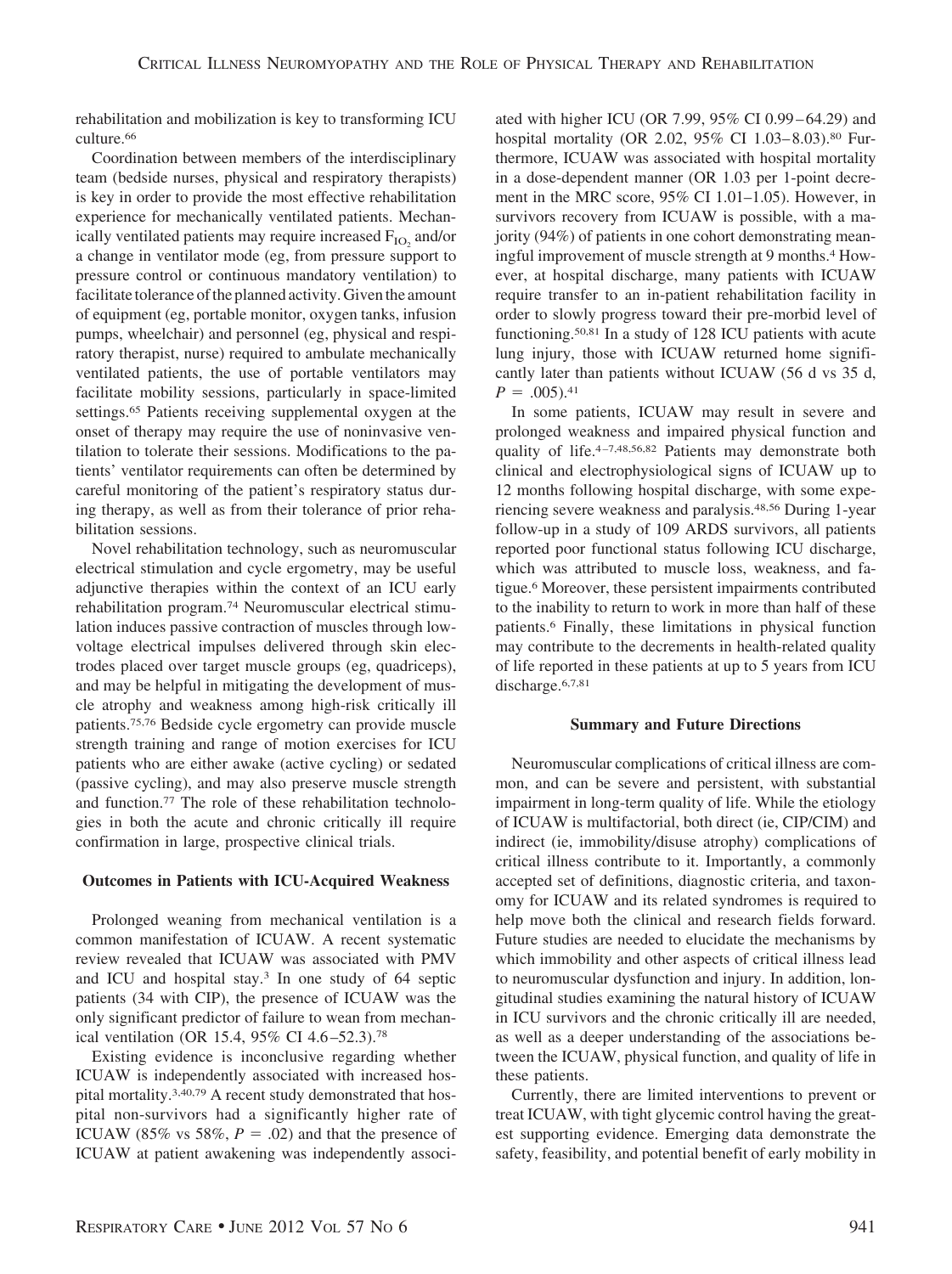critically ill patients with the need for multicenter randomized trials to evaluate potential short- and long-term benefits of early mobility, including the potential to prevent the need for PMV and/or the development of chronic critical illness, and other novel treatments on patients' muscle strength, physical function, quality of life, and resource utilization. Barriers, both real and perceived, to the implementation of early mobility programs in medical ICUs need to be elucidated to aid in uptake and provide targets for quality improvement efforts. Finally, the barriers, feasibility, and efficacy of early mobility in other ICUs (eg, surgical, neurological, pediatric) and in the chronic critically ill have not been formally evaluated and require exploration in future clinical trials.

#### **ACKNOWLEDGMENTS**

I would like to thank Dale M Needham MD PhD, Division of Pulmonary and Critical Care Medicine, Johns Hopkins University, Baltimore, Maryland, for reviewing an earlier draft of this paper.

#### **REFERENCES**

- 1. Zambon M, Vincent J-L. Mortality rates for patients with acute lung injury/ARDS have decreased over time. Chest 2008;133(5):1120-1127.
- 2. Martin GS, Mannino DM, Eaton S, Moss M. The epidemiology of sepsis in the United States from 1979 through 2000. N Engl J Med 2003;348(16):1546-1554.
- 3. Stevens RD, Dowdy DW, Michaels RK, Mendez-Tellez PA, Pronovost PJ, Needham DM. Neuromuscular dysfunction acquired in critical illness: a systematic review. Intensive Care Med 2007;33(11): 1876-1891.
- 4. De Jonghe B, Sharshar T, Lefaucheur JP, Authier FJ, Durand-Zaleski I, Boussarsar M, et al. Paresis acquired in the intensive care unit: a prospective multicenter study. JAMA 2002;288(22):2859-2867.
- 5. Fletcher SN, Kennedy DD, Ghosh IR, Misra VP, Kiff K, Coakley JH, Hinds CJ. Persistent neuromuscular and neurophysiologic abnormalities in long-term survivors of prolonged critical illness. Crit Care Med 2003;31(4):1012-1016.
- 6. Herridge MS, Cheung AM, Tansey CM, Matte-Martyn A, Diaz Granados N, Al-Saidi F, et al. One-year outcomes in survivors of the acute respiratory distress syndrome. N Engl J Med 2003;348(8): 683-693.
- 7. Herridge MS, Tansey CM, Matté A, Tomlinson G, Diaz-Granados N, Cooper A, et al. Functional disability 5 years after acute respiratory distress syndrome. N Engl J Med 2011;364(14):1293-1304.
- 8. Koo KK, Choong K, Fan E. Prioritizing rehabilitation strategies in the care of the critically ill. Crit Care Rounds 2011;8(4):1-7.
- 9. Needham DM. Mobilizing patients in the intensive care unit: improving neuromuscular weakness and physical function. JAMA 2008; 300(14):1685-1690.
- 10. Truong AD, Fan E, Brower RG, Needham DM. Bench-to-bedside review: mobilizing patients in the intensive care unit: from pathophysiology to clinical trials. Crit Care 2009;13(4):216.
- 11. Kortebein P, Ferrando A, Lombeida J, Wolfe R, Evans WJ. Effect of 10 days of bed rest on skeletal muscle in healthy older adults. JAMA 2007;297(16):1772-1774.
- 12. Ferrando AA, Lane HW, Stuart CA, Davis-Street J, Wolfe RR. Prolonged bed rest decreases skeletal muscle and whole body protein synthesis. Am J Physiol 1996;270(4 Pt 1):E627-E633.
- 13. Stein TP, Wade CE. Metabolic consequences of muscle disuse atrophy. J Nutr 2005;135(7):1824S-1828S.
- 14. Kasper CE, Talbot LA, Gaines JM. Skeletal muscle damage and recovery. AACN Clin Issues 2002;13(2):237-247.
- 15. Berg HE, Larsson L, Tesch PA. Lower limb skeletal muscle function after 6 wk of bed rest. J Appl Physiol 1997;82(1):182-188.
- 16. Paddon-Jones D, Sheffield-Moore M, Cree MG, Hewlings SJ, Aarsland A, Wolfe RR, Ferrando AA. Atrophy and impaired muscle protein synthesis during prolonged inactivity and stress. J Clin Endocrinol Metab 2006;91(12):4836-4841.
- 17. Puthucheary Z, Montgomery H, Moxham J, Harridge S, Hart N. Structure to function: muscle failure in critically ill patients. J Physiol (Lond) 2010;588(Pt 23):4641-4648.
- 18. Delmonico MJ, Harris TB, Visser M, Park SW, Conroy MB, Velasquez-Mieyer P, et al. Longitudinal study of muscle strength, quality, and adipose tissue infiltration. Am J Clin Nutr 2009;90(6): 1579-1585.
- 19. Hamburg NM, McMackin CJ, Huang AL, Shenouda SM, Widlansky ME, Schulz E, et al. Physical inactivity rapidly induces insulin resistance and microvascular dysfunction in healthy volunteers. Arterioscler Thromb Vasc Biol 2007;27(12):2650-2656.
- 20. Winkelman C. Inactivity and inflammation in the critically ill patient. Crit Care Clin 2007;23(1):21-34.
- 21. Bolton CF, Gilbert JJ, Hahn AF, Sibbald WJ. Polyneuropathy in critically ill patients. J Neurol Neurosurg Psychiatr 1984;47(11): 1223-1231.
- 22. Bolton CF. Neuromuscular manifestations of critical illness. Muscle Nerve 2005;32(2):140-163.
- 23. Hermans G, de Jonghe B, Bruyninckx F, Berghe G. Clinical review: critical illness polyneuropathy and myopathy. Crit Care 2008;12(6): 238.
- 24. Herkert M, Becker C, Hacke W. A humoral neurotoxic factor in sera of patients with critical illness polyneuropathy. Ann Neurol;1996; 539.
- 25. Friedrich O, Hund E, Weber C, Hacke W, Fink RHA. Critical illness myopathy serum fractions affect membrane excitability and intracellular calcium release in mammalian skeletal muscle. J Neurol 2004;251(1):53-65.
- 26. Massa R, Carpenter S, Holland P, Karpati G. Loss and renewal of thick myofilaments in glucocorticoid-treated rat soleus after denervation and reinnervation. Muscle Nerve 1992;15(11):1290-1298.
- 27. Fink H, Helming M, Unterbuchner C, Lenz A, Neff F, Martyn JA, Biobner M. Systemic inflammatory response syndrome increases immobility-induced neuromuscular weakness. Crit Care Med 2008; 36(3):910-916.
- 28. Shanely RA, Zergeroglu MA, Lennon SL, Sugiura T, Timlamai T, Enns D, et al. Mechanical ventilation-induced diaphragmatic atrophy is associated with oxidative injury and increased proteolytic activity. Am J Respir Crit Care Med 2002;166(10):1369-1374.
- 29. Levine S, Nguyen T, Taylor N, Friscia ME, Budak MT, Rothenberg P, et al. Rapid disuse atrophy of diaphragm fibers in mechanically ventilated humans. N Engl J Med 2008;358(13):1327-1335.
- 30. Fan E, Needham DM. Mechanical ventilation and disuse atrophy of the diaphragm (letter). N Engl J Med 2008;359(1):90-1, author reply 91-2.
- 31. Hermans G, Wilmer A, Meersseman W, Milants I, Wouters PJ, Bobbaers H, Bruynickx F, et al. Impact of intensive insulin therapy on neuromuscular complications and ventilator dependency in the medical intensive care unit. Am J Respir Crit Care Med 2007;175(5): 480-489.
- 32. Bercker S, Weber-Carstens S, Deja M, Grimm C, Wolf S, Behse F, et al. Critical illness polyneuropathy and myopathy in patients with acute respiratory distress syndrome. Crit Care Med 2005;33(4): 711-715.
- 33. Hough CL, Steinberg KP, Thompson BT, Rubenfeld GD, Hudson LD. Intensive care unit-acquired neuromyopathy and corticosteroids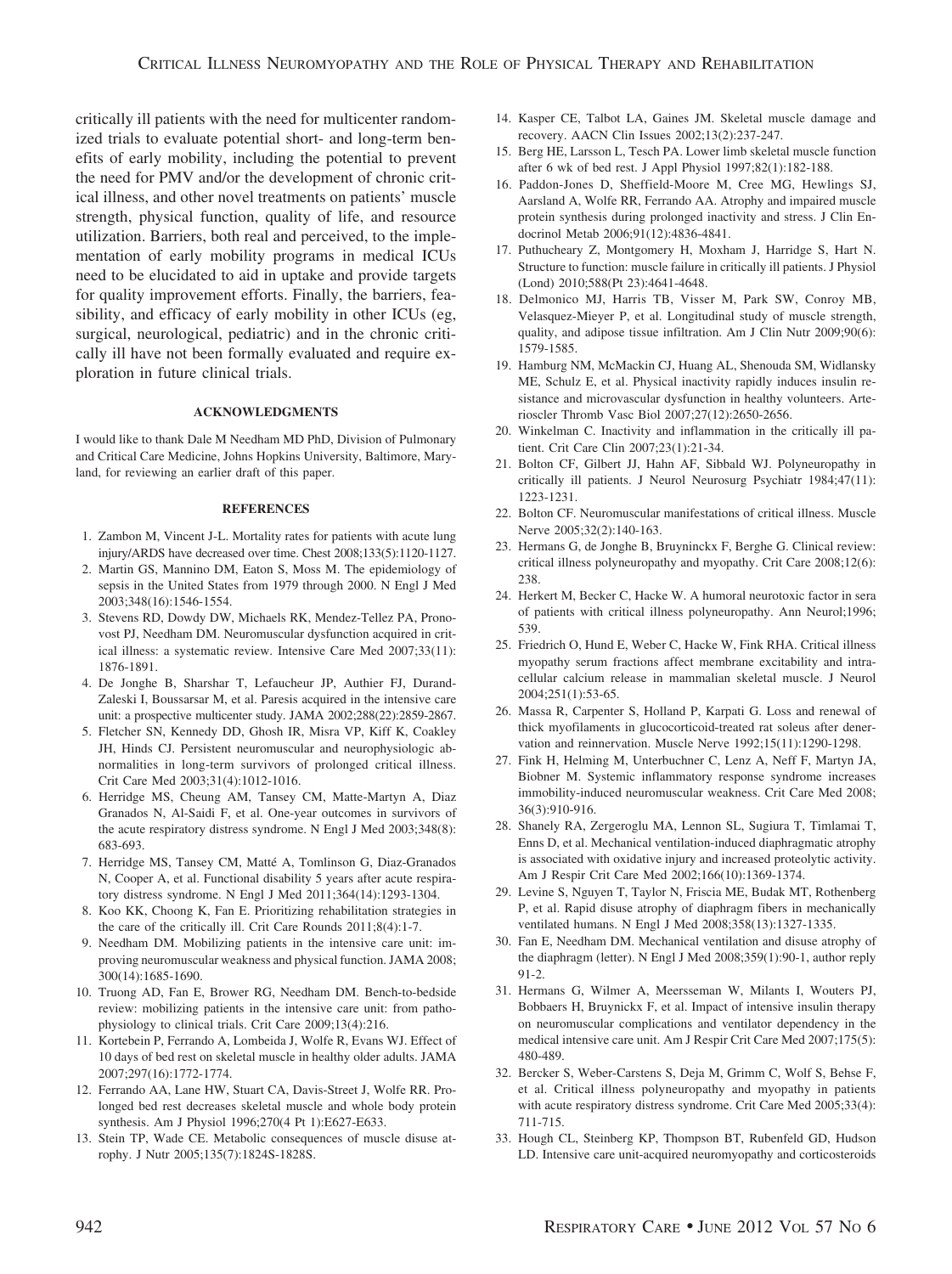in survivors of persistent ARDS. Intensive Care Med 2009;35(1): 63-68.

- 34. Nanas S, Kritikos K, Angelopoulos E, Siafaka A, Tsikriki S, Poriazi M, et al. Predisposing factors for critical illness polyneuromyopathy in a multidisciplinary intensive care unit. Acta Neurol Scand 2008; 118(3):175-181.
- 35. Bednarík J, Vondracek P, Dusek L, Moravcova E, Cundrle I. Risk factors for critical illness polyneuromyopathy. J Neurol 2005;252(3): 343-351.
- 36. de Letter MA, Schmitz PI, Visser LH, Verheul FA, Schellens RL, Op de Coul DA, van der Meché FG. Risk factors for the development of polyneuropathy and myopathy in critically ill patients. Crit Care Med 2001;29(12):2281-2286.
- 37. Coakley JH, Nagendran K, Yarwood GD, Honavar M, Hinds CJ. Patterns of neurophysiological abnormality in prolonged critical illness. Intensive Care Med 1998;24(8):801-807.
- 38. Garnacho-Montero J, Madrazo-Osuna J, García-Garmendia JL, Ortiz-Leyba C, Jiménez-Jiménez FJ, Barrero-Almodóvar A, et al. Critical illness polyneuropathy: risk factors and clinical consequences. A cohort study in septic patients. Intensive Care Med 2001;27(8): 1288-1296.
- 39. van den Berghe G, Schoonheydt K, Becx P, Bruyninckx F, Wouters PJ. Insulin therapy protects the central and peripheral nervous system of intensive care patients. Neurology 2005;64(8):1348-1353.
- 40. Hermans G, de Jonghe B, Bruyninckx F, van den Berghe G. Interventions for preventing critical illness polyneuropathy and critical illness myopathy. Cochrane Database Syst Rev 2009;(1):CD006832.
- 41. Stevens RD, Marshall SA, Cornblath DR, et al. A framework for diagnosing and classifying intensive care unit-acquired weakness. Crit Care Med 2009;37(10 Suppl):S299-S308.
- 42. Fan E, Zanni JM, Dennison CR, Lepre SJ, Needham DM. Critical illness neuromyopathy and muscle weakness in patients in the intensive care unit. AACN Adv Crit Care 2009;20(3):243-253.
- 43. Schweickert WD, Hall J. ICU-acquired weakness. Chest 2007;131(5): 1541-1549.
- 44. On behalf of the guarantors of *Brain*. Aids to the examination of the peripheral nervous system, 3rd edition. London: Bailliere Tindall; 1986.
- 45. Hough CL, Lieu BK, Caldwell ES. Manual muscle strength testing of critically ill patients: feasibility and interobserver agreement. Crit Care 2011;15(1):R43.
- 46. Kleyweg RP, van der Meché FG, Schmitz PI. Interobserver agreement in the assessment of muscle strength and functional abilities in Guillain-Barre´ syndrome. Muscle Nerve 1991;14(11):1103-1109.
- 47. Fan E, Ciesla ND, Truong AD, Bhoopathi V, Zeger SL, Needham DM. Inter-rater reliability of manual muscle strength testing in ICU survivors and simulated patients. Intensive Care Med 2010;36(6): 1038-1043.
- 48. Guarneri B, Bertolini G, Latronico N. Long-term outcome in patients with critical illness myopathy or neuropathy: the Italian multicentre CRIMYNE study. J Neurol Neurosurg Psychiatr 2008;79(7):838-841.
- 49. Khan J, Harrison TB, Rich MM, Moss M. Early development of critical illness myopathy and neuropathy in patients with severe sepsis. Neurology 2006;67(8):1421-1425.
- 50. Goodman BP, Boon AJ. Critical illness neuromyopathy. Phys Med Rehabil Clin N Am 2008;19(1):97-110, vii.
- 51. Latronico N, Shehu I, Seghelini E. Neuromuscular sequelae of critical illness. Curr Opin Crit Care 2005;11(4):381-390.
- 52. Koch S, Spuler S, Deja M, Bierbrauer J, Dimroth A, Behse F, et al. Critical illness myopathy is frequent: accompanying neuropathy protracts ICU discharge. J Neurol Neurosurg Psychiatr 2011;82(3): 287-293.
- 53. Koo KK, Choong K, Cook D, et al. Development of a Canadian survey of mobilization of critically ill patients in intensive care units:

current knowledge, perspectives and practices (abstract). Am J Respir Crit Care Med 2011;(Suppl):A18868.

- 54. Leijten FS, de Weerd AW, Poortvliet DC, De Ridder VA, Ulrich C, Harink-De Weerd JE. Critical illness polyneuropathy in multiple organ dysfunction syndrome and weaning from the ventilator. Intensive Care Med 1996;22(9):856-861.
- 55. Tepper M, Rakic S, Haas JA, Woittiez AJ. Incidence and onset of critical illness polyneuropathy in patients with septic shock. Neth J Med 2000;56(6):211-214.
- 56. Berek K, Margreiter J, Willeit J, Berek A, Schmutzhard E, Mutz NJ. Polyneuropathies in critically ill patients: a prospective evaluation. Intensive Care Med 1996;22(9):849-855.
- 57. Wiener RS, Wiener DC, Larson RJ. Benefits and risks of tight glucose control in critically ill adults: a meta-analysis. JAMA 2008; 300(8):933-944.
- 58. NICE-SUGAR Study Investigators, Finfer S, Chittock DR, Su SY, Blair D, Foster D, Dhingra V, et al. Intensive versus conventional glucose control in critically ill patients. N Engl J Med 2009;360(13): 1283-1297.
- 59. Make B, Gilmartin M, Brody JS, Snider GL. Rehabilitation of ventilator-dependent subjects with lung diseases. The concept and initial experience. Chest 1984;86(3):358-365.
- 60. Martin UJ, Hincapie L, Nimchuk M, Gaughan J, Criner GJ. Impact of whole-body rehabilitation in patients receiving chronic mechanical ventilation. Crit Care Med 2005;33(10):2259-2265.
- 61. Nava S. Rehabilitation of patients admitted to a respiratory intensive care unit. Arch Phys Med Rehabil 1998;79(7):849-854.
- 62. Morris PE, Goad A, Thompson C, Taylor K, Harry B, Passmore L, et al. Early intensive care unit mobility therapy in the treatment of acute respiratory failure. Crit Care Med 2008;36(8):2238-2243.
- 63. Gosselink R, Bott J, Johnson M, Dean E, Nava S, Norrenberg M, et al. Physiotherapy for adult patients with critical illness: recommendations of the European Respiratory Society and European Society of Intensive Care Medicine Task Force on Physiotherapy for Critically Ill Patients. Intensive Care Med 2008;34(7):1188-1199.
- 64. Bailey P, Thomsen GE, Spuhler VJ, Blair R, Jewkes J, Bezdjian L, et al. Early activity is feasible and safe in respiratory failure patients. Crit Care Med 2007;35(1):139-145.
- 65. Needham DM, Korupolu R, Zanni JM, Pradhan P, Colantuoni E, Palmer JB, et al. Early physical medicine and rehabilitation for patients with acute respiratory failure: a quality improvement project. Archives of Phys Med Rehabil 2010;91(4):536-542.
- 66. Hopkins RO, Spuhler VJ, Thomsen GE. Transforming ICU culture to facilitate early mobility. Crit Care Clin 2007;23(1):81-96.
- 67. Girard TD, Kress JP, Fuchs BD, eThomason JW, Schweickert WD, Pun BT, t al. Efficacy and safety of a paired sedation and ventilator weaning protocol for mechanically ventilated patients in intensive care (Awakening and Breathing Controlled trial): a randomised controlled trial. Lancet 2008;371(9607):126-134.
- 68. Schweickert WD, Pohlman MC, Pohlman AS, Nigos C, Pawlik AJ, Esbrook CL, et al. Early physical and occupational therapy in mechanically ventilated, critically ill patients: a randomised controlled trial. Lancet 2009;373(9678):1874-1882.
- 69. Winkelman C, Peereboom K. Staff-perceived barriers and facilitators. Crit Care Nurse 2010;30(2):S13-S16.
- 70. Pohlman MC, Schweickert WD, Pohlman AS, Nigos C, Pawlik AJ, Esbrook CL, et al. Feasibility of physical and occupational therapy beginning from initiation of mechanical ventilation. Crit Care Med 2010;38(11):2089-2094.
- 71. Misak CJ. ICU-acquired weakness: obstacles and interventions for rehabilitation. Am J Respir Crit Care Med 2011;183(7):845-846.
- 72. Fan E. What is stopping us from early mobility in the intensive care unit? Crit Care Med 2010;38(11):2254-2255.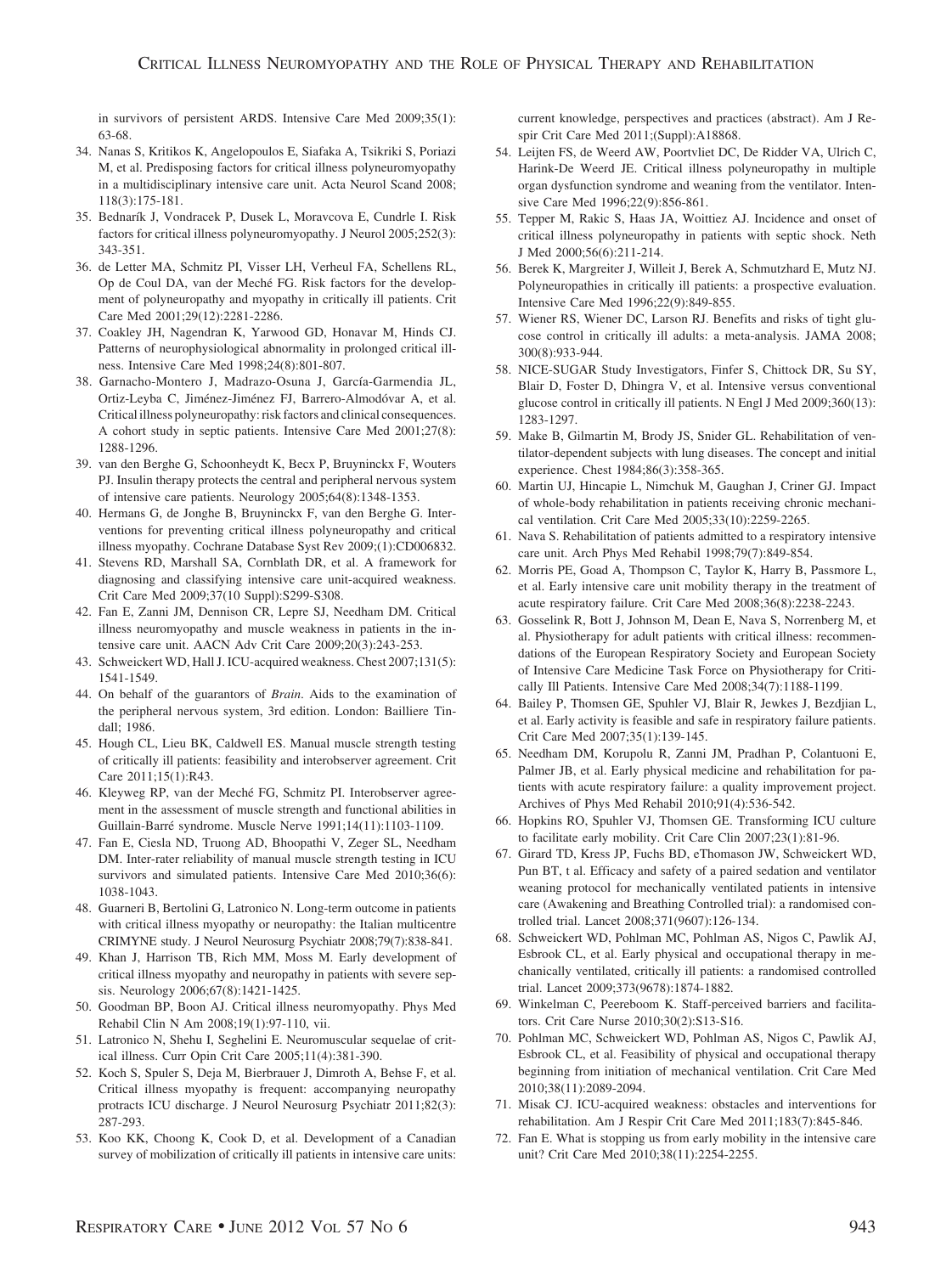- 73. Vasilevskis EE, Ely EW, Speroff T, Pun BT, Boehm L, Dittus RS. Reducing iatrogenic risks: ICU-acquired delirium and weakness: crossing the quality chasm. Chest 2010;138(5):1224-1233.
- 74. Needham DM, Truong AD, Fan E. Technology to enhance physical rehabilitation of critically ill patients. Crit Care Med 2009;37(10 Suppl):S436-S541.
- 75. Gerovasili V, Stefanidis K, Vitzilaios K, et al. Electrical muscle stimulation preserves the muscle mass of critically ill patients: a randomized study. Crit Care 2009;13(5):R161.
- 76. Gerovasili V, Tripodaki E, Karatzanos E, Pitsolis T, Markaki V, Zervakis D, et al. Short-term systemic effect of electrical muscle stimulation in critically ill patients. Chest 2009;136(5):1249-1256.
- 77. Burtin C, Clerckx B, Robbeets C, Ferdinande P, Langer D, Troosters T, et al. Early exercise in critically ill patients enhances short-term functional recovery. Crit Care Med 2009;37(9):2499-2505.
- 78. Garnacho-Montero J, Amaya-Villar R, García-Garmendía JL, Madrazo-Osuna J, Ortiz-Leyba C. Effect of critical illness polyneuropathy on the withdrawal from mechanical ventilation and the

length of stay in septic patients. Crit Care Med 2005;33(2):349- 354.

- 79. Ali NA, O'Brien JM, Hoffmann SP, Phillips G, Garland A, Finley JC, Almoosa K, et al. Acquired weakness, handgrip strength, and mortality in critically ill patients. Am J Respir Crit Care Med 2008; 178(3):261-268.
- 80. Sharshar T, Bastuji-Garin S, Stevens RD, Durand MC, Malissin I, Rodriguez P, et al. Presence and severity of intensive care unitacquired paresis at time of awakening are associated with increased intensive care unit and hospital mortality. Crit Care Med 2009;37(12): 3047-3053.
- 81. Intiso D, Amoruso L, Zarrelli M, Pazienza L, Bascinai M, Grimaldi G, et al. Long-term functional outcome and health status of patients with critical illness polyneuromyopathy. Acta Neurol Scand 2011; 123(3):211-219.
- 82. van der Schaaf M, Beelen A, Dongelmans DA, Vroom MB, Nollet F. Poor functional recovery after a critical illness: a longitudinal study. J Rehabil Med 2009;41(13):1041-1048.

#### **Discussion**

**Carson:** I want to direct a question to the acute care crowd. The photo of the patient walking is impressive, but equally impressive from the resource point of view is the number of personnel surrounding the patient, even with the personnel-saving device.<sup>1</sup> With the number of patients you have in the long-term acute care setting, you typically have a good ratio of RTs [respiratory therapists] to patients and a good ratio of PTs [physical therapists] to patients, relative to the hospital, but do you have enough to be as aggressive as would be ideal?

1. Needham DM. Mobilizing patients in the intensive care unit: improving neuromuscular weakness and physical function. JAMA 2008;300(14):1685-1690.

**Snyder:\*** We have a pretty aggressive early mobility program in our long-term acute care hospitals. It is labor-intensive, but we feel that the time is well spent. We have an aggressive program, and I think that's a good point. You can utilize other people to assist that team, but we have adequate personnel to run that program.

**Muldoon:†** I would echo that with a couple points. We are pretty intense on getting someone on a ventilator out of bed and into the chair. Walking is more strenuous and therefore less common. We have used a lot of CNAs [certified nursing assistants] rather than nurses and RTs for this process. The other advantage we have, compared to the patients that you showed the photo of, is that essentially all of our patients are tracheotomized, so the airway isn't quite as tenuous, and we can often do a walk with an RT, a nurse, and one or two CNAs.

**Girard:** Every time you see a paper on early mobility in the ICU, there's always a picture of a patient ambulating while on a ventilator, and I think that's fantastic and it should be our goal. But it does take, at least the way

we do it now, several personnel, so sometimes we may miss the fact when we read these papers that it may not take ambulating the ventilated patient to get some benefit.

If you look, for example, at Bill Schweickert's randomized controlled trial, $\frac{1}{1}$  only 6% of patients in the intervention group were actually able to ambulate more than a few steps while mechanically ventilated. So I find it hard to attribute all of the benefit, and there were numerous benefits that the intervention group experienced, to just ambulation. I think all of the other things they were doing for those patients, including sitting on the edge of the bed and dangling their feet, balance exercises, active transfer from the bed to the chair—all of those things, I would suspect, have a benefit in that therapy program. And most of those components of the program don't require 4 or 5 people to implement; they can be done with the nurse and an RT or one other person.

1. Schweickert WD, Pohlman MC, Pohlman AS, Nigos C, Pawlik AJ, Esbrook CL, et al. Early physical and occupational therapy in mechanically ventilated, critically ill patients: a randomised controlled trial. Lancet 2009;373(9678):1874-1882.

<sup>\*</sup> Lisa Snyder MD MPH, Select Medical, Mechanicsburg, Pennsylvania.

<sup>†</sup> Sean R Muldoon MD MPH, Kindred Healthcare, Hospital Division, Louisville, Kentucky.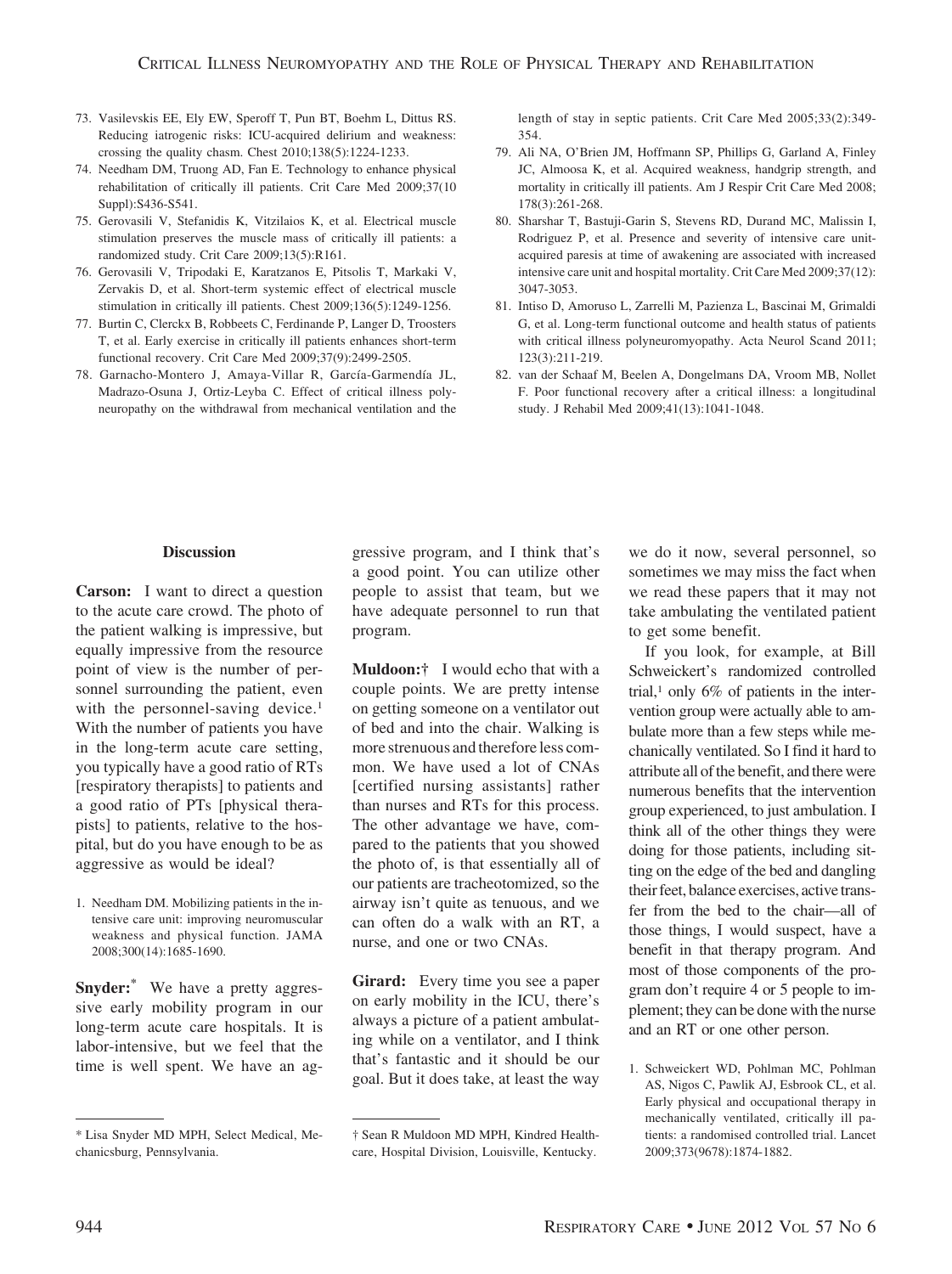**Fan:** I agree. I think the point of the photo of a patient ambulating is that it's more striking than a patient rolling in the bed with an endotracheal tube in place. But that's the key to where technology and physical therapy assistants or CNAs may be very helpful. So if there is a patient or a few patients in the unit who could ambulate, that's where we want to allocate those skilled therapists to get them up and moving with that high level of activity. And if you have a cycle ergometer, neuromuscular stimulation, or nursing staff available for bedside exercises, then you might apply those to patients who have a lower level of activity, to keep those muscles active and functional, and devote your skilled PT to patients who can do things like dangling or transfer from sit to stand from the chair. I don't disagree; the point was not to say that only by ambulating these patients will the benefits be seen.

**Girard:** I made the comment not because I thought that you were suggesting that, but because I think some people may think, "Wow, I don't have 5 people to create a mobility team, so I can't do any of this." But in reality they can do these things that may very well benefit their patients.

**Fan:** Family members might also be very helpful; therapists and nurses can sometimes teach them some exercises they can help the patient with at the bedside.

**Snyder:** Do you feel there's any role for anabolic steroids in the treatment of ICU-acquired weakness patients?

**Fan:** We just don't know. As Dean said, it's a data-free zone. It's not clear whether those patients would benefit from anabolic steroids. I think there's some literature about anabolic steroids in patients requiring PMV not being useful, $1$  but I'm not up to date on that.

Specifically on ICU-acquired weakness, there are no data.

1. Bulger EM, Jurkovich GJ, Farver CL, Klotz P, Maier RV. Oxandrolone does not improve outcome of ventilator dependent surgical patients. Ann Surg 2004;240(3): 472-480.

**Carson:** The data on PMV patients were not very hopeful.

**Snyder:** Do MRC [Medical Research Council] or other similar types of scores have a role in assessment? How valid do you think the results are?

**Fan:** This is a big point of controversy that I didn't touch on. At a recent conference on ICU-acquired weakness definitions, sponsored by the American Thoracic Society, we wanted to stress the primacy of the physical examination (ie, manual muscle testing), which would be graded with the MRC score (range 0 to 5) looking at 6 bilateral muscle groups, and having a combined sum score (range 0 to 60). Patients who scored 80% or less (ie, MRC sum score  $\leq 48$ ) would be considered to have clinically detectable weakness. That's been done in a number of studies.

The MRC score has been validated and has excellent reliability in several populations, particularly in patients with Guillain-Barré. We looked at it in ICU survivors, and it had excellent inter-rater reliability, with intraclass correlation coefficients in the range of 0.98 to 1.00.<sup>1</sup> Hough<sup>2</sup> recently looked at manual muscle testing in ICU patients, and the biggest problems there were coma, delirium, and/or injury. But among patients who were awake and cooperative it was reasonably reliable with trained operators. Given that it's easy to do (we're all trained on how to do it at the bedside), safe, and cost effective, I believe that manual muscle testing with the MRC sum score would be a good way to detect weakness, until we have a better idea of the role of electrophysiological testing, and how any abnormalities manifest clinically.

- 1. Fan E, Ciesla ND, Truong AD, Bhoopathi V, Zeger SL, Needham DM. Inter-rater reliability of manual muscle strength testing in ICU survivors and simulated patients. Intensive Care Med 2010;36(6):1038-1043.
- 2. Hough CL, Lieu BK, Caldwell ES. Manual muscle strength testing of critically ill patients: feasibility and interobserver agreement. Crit Care 2011;15(1):R43.

**Bertuola:‡** I'm glad that you broached this subject today, and I think that bringing this to the forefront is hugely important. How we approach it in the skilled nursing facility is a little different. We co-treat with the RTs and OTs [occupational therapists] or PTs to accomplish the same things, working with the patient on their ability to get ambulating. With the design of a skilled nursing facility it's easier to ambulate someone: you don't have so much equipment. You have your backup battery and the  $O<sub>2</sub>$  tank on the cart with the ventilator, so it's a little easier for us to get patients to a chair or ambulating down the hallway without having to bag them. We get great results and we utilize OTs in weaning patients from a ventilator, because we think they're important for those patients in whom you need to do it more than once a day to get a bigger benefit. Working with OT—putting Therabands on the bed and strengthening the upper extremities—really benefits the patient as well.

**Fan:** Another major research question is that we don't know the proper "dose" of physical activity to maximize benefit. Is it once a day? Three times a day? Every other day? It's a very important question.

**Muldoon:** Another unintended good consequence of simply being vertical

<sup>‡</sup> Lorraine Bertuola RRT, Genesis Healthcare, Kennett Square, Pennsylvania.